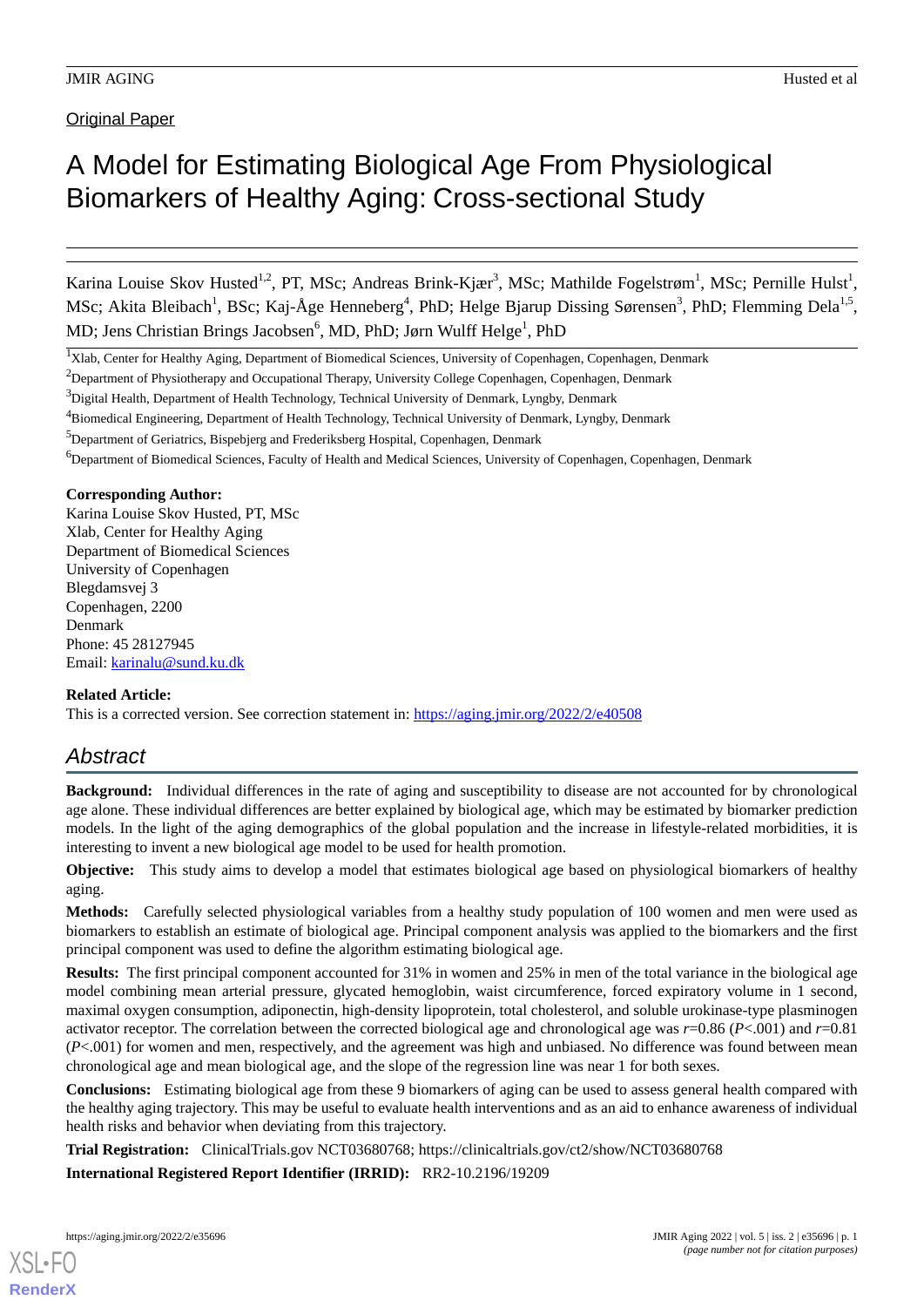(JMIR Aging 2022;5(2):e35696) doi: [10.2196/35696](http://dx.doi.org/10.2196/35696)

#### **KEYWORDS**

biological age; model development; principal component analysis; healthy aging; biomarkers; aging

# *Introduction*

Biological age (BA) is a measure that quantifies where an individual is on the aging trajectory, assessed by the physiological profile, in comparison with the average person of that given chronological age (CA) within the population from which the equation was generated  $[1,2]$  $[1,2]$  $[1,2]$  $[1,2]$ . The predictive abilities of BA have been investigated in relation to age-related diseases such as cardiovascular disease (CVD) and type 2 diabetes (T2D) and some BA models have been found to predict mortality better than CA [\[3](#page-11-2)[-5](#page-11-3)]. Parallels can be drawn between the changes that occur with aging and the changes that occur with an unhealthy lifestyle (especially related to physical inactivity and obesity) and the risk of developing CVD and T2D [\[6](#page-11-4),[7\]](#page-12-0). Therefore, the objective assessment of BA is an appealing approach for risk stratification and health literacy within public health promotion. However, truly measuring the current state of aging, and thereby objectively determining BA, would entail studies that follow people until they die and biomarkers representing all bodily functions. This is practically impossible and objectively unfeasible for use in a clinical setting. To circumvent this, BA models conceptualizing some mechanisms of aging are proposed as surrogate measures of BA. Despite a substantial research effort [\[8](#page-12-1)[-10](#page-12-2)], there is still no agreement upon which panel of biomarkers to use when defining BA [\[11](#page-12-3)]. Targeting health promotion and management of lifestyle-related diseases, studies have developed several BA models that evaluate the degree of severity of the metabolic syndrome [[12\]](#page-12-4), the relation to waist circumference [\[13](#page-12-5)], the relation to physical fitness level [[14,](#page-12-6)[15\]](#page-12-7), and the organ-specific health status [\[16](#page-12-8)], just to mention a few.

Increasing life expectancy and low fertility rates will have a profound impact on future resources and health care needs [[17,](#page-12-9)[18\]](#page-12-10). Forecasts anticipate that by 2050, people aged 65 years or above will constitute more than 20% of the population worldwide [[19,](#page-12-11)[20](#page-12-12)]. This is the decade in life where chronic diseases (eg, CVD, cancer, and T2D) frequently manifest [[21\]](#page-12-13), making healthy aging a key objective for research [[22-](#page-12-14)[24\]](#page-12-15). Healthy aging is defined as an extension of health span [\[25](#page-12-16)] also characterized by the "healthy aging phenotype" avoiding major chronic diseases as well as cognitive and physical impairments [[22\]](#page-12-14). The important work from Lara and colleagues [[26\]](#page-12-17) has resulted in a panel of biomarkers of healthy aging. The purpose of our study was to apply a novel approach in order to incorporate biomarkers of healthy aging into a BA model. For this purpose, we used the first principal component (1PC) obtained from principal component analysis (PCA) as the method to assess individual BA. The goal was to create a BA model based on the healthy aging phenotype. In this way, the model can be used to identify those deviating from the healthy aging trajectory. Thus, no difference between average CA and estimated BA was expected in the study population of healthy individuals.

# *Methods*

#### **Participants**

We included 100 healthy Danish individuals, 51 women and 49 men, between 18 and 65 years of age, to participate in an extensive health examination and the data collection of candidate biomarkers for the BA model. We recruited an equal number of women and men in each 5-year age category ([Figure 1](#page-1-0)).

<span id="page-1-0"></span>**Figure 1.** Flow chart of the allocation of enrolled participants in age categories. W: women; M: men.



#### **Ethics Approval**

The study was approved by the Regional Ethics Committee, Denmark (H-18031350), recorded as a Clinical Trial (Clinical Trial number: NCT03680768), and performed in accordance with the Helsinki declaration. Participants were informed orally and in writing about the study protocol and the potential risks before obtaining written consent.

#### **Candidate Biomarkers**

On the day of the health examination, participants came to the laboratory following an overnight fast and having avoided exercise activities and alcohol consumption for 24 hours and

restrained from smoking for at least 4 hours. Information on the participants' previous and current health status included weekly alcohol consumption, smoking habits, present medications, past medical history, and self-administered questionnaires on physical activity level (Physical Activity Scale 2.1) [[27\]](#page-12-18) and quality of life (12-item Short Form version 2 [SF-12v2]). We gathered data on the candidate biomarkers listed in [Table 1](#page-3-0). These 32 variables are all physiological components of healthy aging that are associated with aging, age-related diseases, and are affected by changes in lifestyle. In addition, this panel of biomarkers covers multiple areas of human function, and they are suitable to study in humans in vivo. For a more comprehensive description of the rationale for including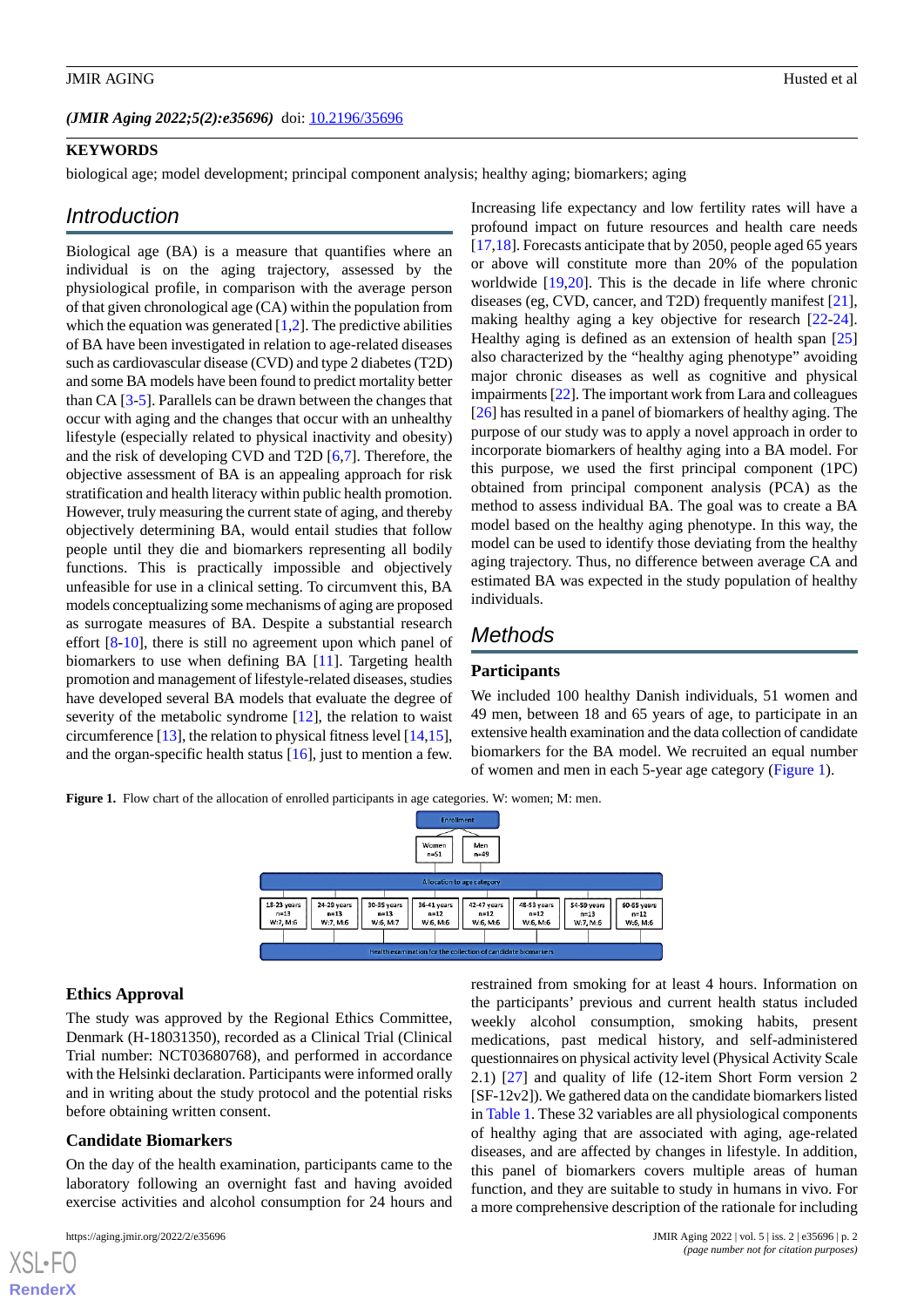these 32 variables as candidate biomarkers, we refer to our protocol paper (Clinical Trial number: NCT03680768) [\[28](#page-12-19)].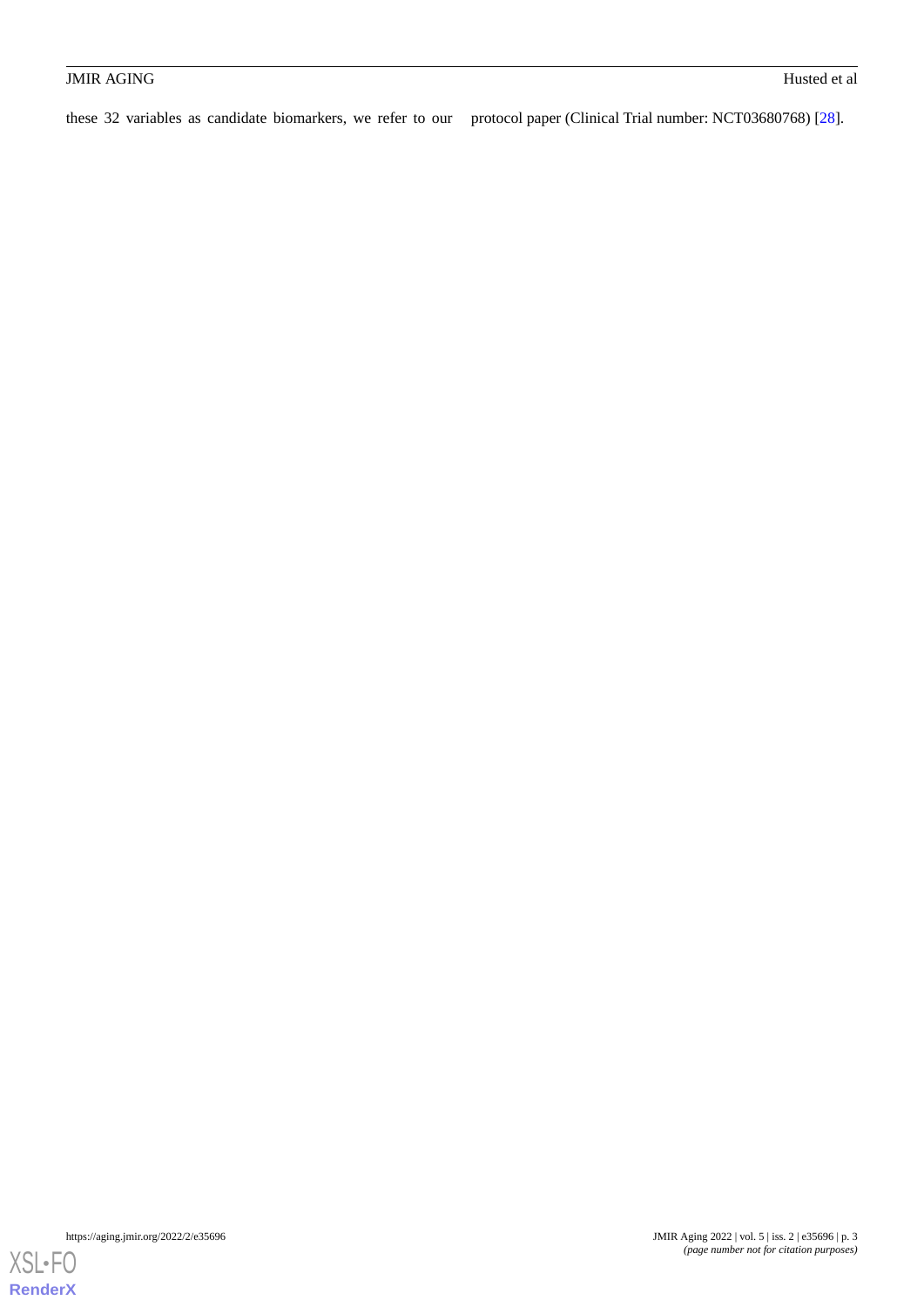<span id="page-3-0"></span>Table 1. Candidate biomarkers measured in the study participants (n=100) showing means with SDs and outcome units per year increase (regression slope with 95% CI).

| <b>Biomarkers<sup>a</sup></b>     | Mean (SD)    | Slope (CI)                       |  |  |  |
|-----------------------------------|--------------|----------------------------------|--|--|--|
| <b>Body composition</b>           |              |                                  |  |  |  |
| Weight (kg)                       | 75.7(13.1)   | $0.03$ (-0.2 to 0.2)             |  |  |  |
| Waist circumference (cm)          | 83.4 (9.8)   | $0.2$ (0.05 to 0.3)              |  |  |  |
| Hip circumference (cm)            | 101.4(7.1)   | $-0.001$ $(-0.1$ to $0.1)$       |  |  |  |
| Waist/hip ratio                   | 0.8(0.07)    | $0.002$ (0.001 to 0.003)         |  |  |  |
| Fat mass (%)                      | 26.8(8.3)    | $0.09$ (-0.03 to 0.2)            |  |  |  |
| Muscle mass (kg)                  | 52.8 (10.9)  | $-0.05$ $(-0.2$ to $0.1)$        |  |  |  |
| Metabolic health                  |              |                                  |  |  |  |
| Fasting blood glucose (mmol/l)    | 5.1(0.4)     | $0.01$ (0.004 to 0.015)          |  |  |  |
| $HbA_{1c}^b$ (mmol/mol)           | 32.8(3.2)    | $0.12$ (0.08 to 0.16)            |  |  |  |
| AGEs <sup>c</sup> (AU)            | 1.8(0.5)     | $0.027$ (0.022 to 0.031)         |  |  |  |
| Insulin (pmol/l)                  | 44.4 (25.3)  | $0.05$ (-0.32 to 0.42)           |  |  |  |
| Triglycerides (mmol/l)            | 0.9(0.4)     | $0.002$ (-0.004 to 0.008)        |  |  |  |
| Free fatty acids (µmol/l)         | 440 (212)    | 2.36 $(-0.72 \text{ to } 5.46)$  |  |  |  |
| Leptin (pg/ml)                    | 8411 (9472)  | $-60.0$ ( $-199.8$ to 79.9)      |  |  |  |
| Adiponectin (mg/ml)               | 11515 (6490) | 106.6 (13.4 to 199.8)            |  |  |  |
| $HDLd$ (mmol/l)                   | 1.5(0.4)     | $0.01$ (0.006 to 0.017)          |  |  |  |
| $LDLe$ (mmol/l)                   | 2.8(0.8)     | $0.02$ (0.01 to 0.03)            |  |  |  |
| $TC^{f}$ (mmol/l)                 | 4.5(0.9)     | $0.03$ (0.02 to 0.04)            |  |  |  |
| TC/HDL ratio                      | 3.1(0.9)     | $0.003$ (-0.01 to 0.02)          |  |  |  |
| <b>Immune function</b>            |              |                                  |  |  |  |
| $CRPg$ (mg/l)                     | 1.6(3.4)     | $-0.04$ ( $-0.09$ to 0.01)       |  |  |  |
| $\supAR^h$ (ng/ml)                | 2.09(0.5)    | $0.01$ (0.003 to 0.017)          |  |  |  |
| Cell blood count                  |              |                                  |  |  |  |
| Hemoglobin (mmol/l)               | 8.7(0.8)     | $0.004 (-0.01 \text{ to } 0.02)$ |  |  |  |
| Hematocrit (%)                    | 41.6(3.8)    | $0.03$ (-0.03 to 0.09)           |  |  |  |
| <b>Cardiorespiratory function</b> |              |                                  |  |  |  |
| Diastolic $BP^i$ (mmHg)           | 78.0 (10.1)  | $0.4$ (0.3 to 0.5)               |  |  |  |
| Systolic BP (mmHg)                | 124.2(16.7)  | $0.6(0.3 \text{ to } 0.8)$       |  |  |  |
| $FEV_1^j(L)$                      | 3.9(0.9)     | $-0.02$ ( $-0.04$ to $-0.01$ )   |  |  |  |
| FVC <sup>k</sup> (L)              | 4.9(1.0)     | $-0.02$ ( $-0.04$ to $-0.01$ )   |  |  |  |
| $FEV1/FVC$ ratio (%)              | 77.8 (11.6)  | $-0.13$ ( $-0.20$ to $-0.05$ )   |  |  |  |
| <b>Physical capacity</b>          |              |                                  |  |  |  |
| $VO_{2max}^{-1}$ (ml/minute/kg)   | 39.3(8.11)   | $-0.18$ ( $-0.28$ to $-0.06$ )   |  |  |  |
| $STSm$ (stands)                   | 23.4(5.2)    | $-0.07$ ( $-0.14$ to 0.01)       |  |  |  |
| Handgrip strength (kg)            | 36.0(9.4)    | $-0.8$ ( $-0.2$ to 0.1)          |  |  |  |
| Biceps strength (kg)              | 35.0(11.5)   | $-0.1$ ( $-0.3$ to 0.03)         |  |  |  |
| Quadriceps strength (Nm)          | 152.4(51.3)  | $-0.7$ ( $-1.4$ to $0.1$ )       |  |  |  |

https://aging.jmir.org/2022/2/e35696 JMIR Aging 2022 | vol. 5 | iss. 2 | e35696 | p. 4

[XSL](http://www.w3.org/Style/XSL)•FO **[RenderX](http://www.renderx.com/)** *(page number not for citation purposes)*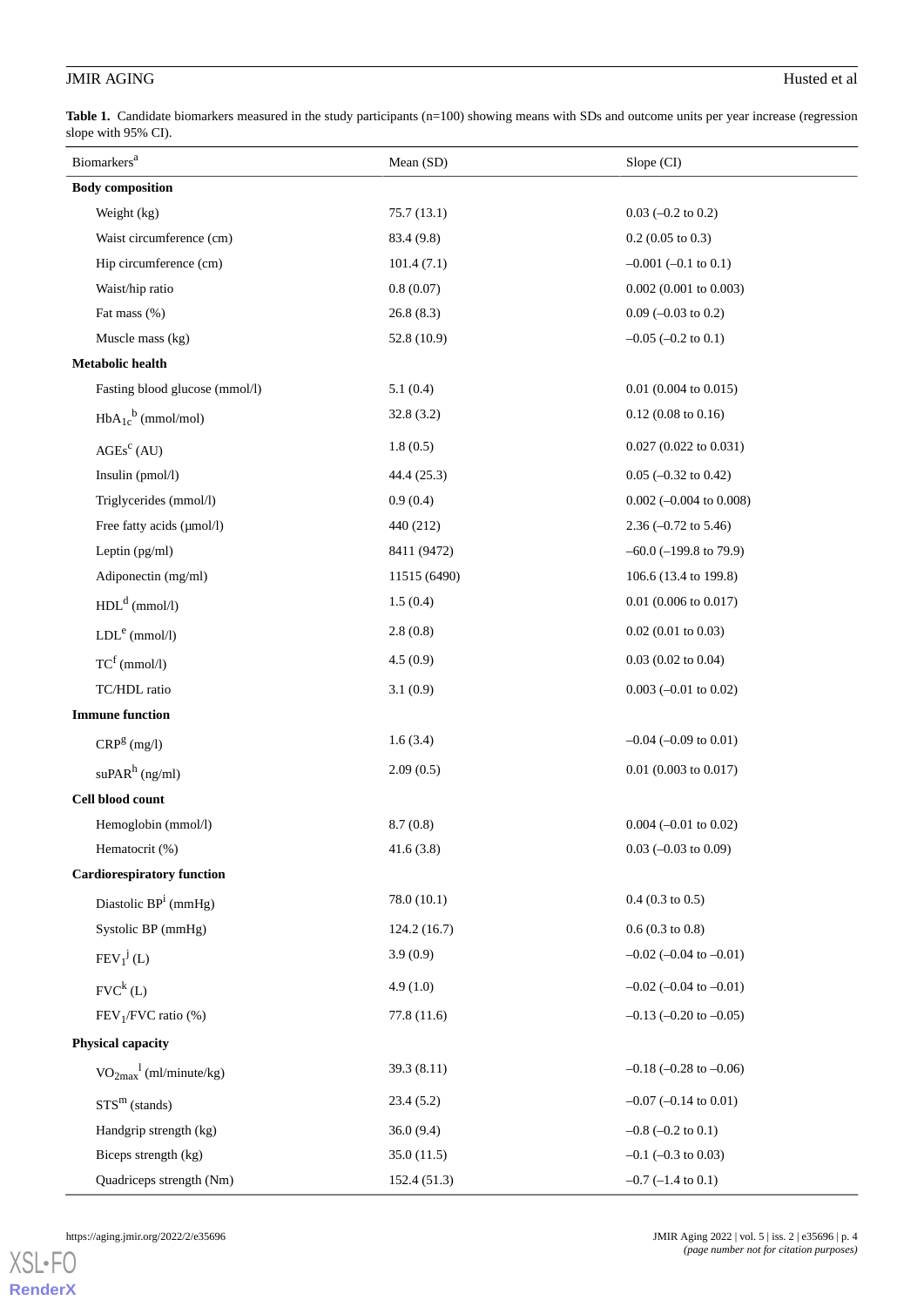<sup>a</sup>Missing values were present in leptin (n=99), CRP (n=87), hematocrit (n=97), hemoglobin (n=99) and bicep's strength (n=98).

<sup>b</sup>HbA<sub>1c</sub>: glycated hemoglobin type A<sub>1c</sub>. <sup>c</sup>AGE: advanced glycation end product.  $^{\text{d}}$ HDL: high-density lipoprotein. <sup>e</sup>LDL: low-density lipoprotein. <sup>f</sup>TC: total cholesterol. <sup>g</sup>CRP: C-reactive protein. <sup>h</sup>suPAR: soluble urokinase plasminogen activator receptor. <sup>i</sup>BP: blood pressure.  ${}^{j}$ FEV<sub>1</sub>: forced expiratory volume in 1 second.

<sup>k</sup>FVC: forced vital capacity.

 ${}^{1}VO_{2max}$ : maximal oxygen consumption.

<sup>m</sup>STS: 30-second sit-to-stand chair rise.

#### **Procedures**

Variables of *body composition* were measured by dual-energy X-ray absorptiometry scanning (Lunar Prodigy Advance; Lunar). Waist and hip circumference were measured twice using a standard measuring tape. Variables of *metabolic health* and *immune function* were measured from venous blood samples. We extracted plasma and stored it at  $-80^{\circ}$ C before analysis. Plasma concentrations of C-reactive protein, total cholesterol (TC), low-density lipoprotein (LDL), high-density lipoprotein (HDL), triglycerides, free fatty acids, and glycerol were measured separately by spectrophotometry (Cobas 6000 c501; Roche). Plasma fasting blood glucose (FBG) concentration was measured on an automated analyzer (Hitachi 912; Roche). Plasma insulin, adiponectin, and leptin concentrations were measured by RIA kits (HADP-61HK; Millipore). Plasma concentrations of soluble urokinase plasminogen activator receptor (suPAR) were measured using the commercially available suPARnostic ELISA kit, according to the manufacturer's instructions (ViroGates). Advanced glycation end products (AGEs) were measured noninvasively using an AGE reader (Diagnoptics Technologies). We measured glycated hemoglobin type  $A_{1c}$  (Hb $A_{1c}$ ) on whole blood using DCA Vantage Analyser (Siemens Healthcare) for the analysis. Resting arterial blood pressure (BP) was measured in triplicate (with 1-minute intervals) using an automatic monitor (Boso-medicus control). Forced vital capacity (FVC) and forced expiratory volume in 1 second  $(FEV_1)$  were assessed by spirometer measurements (Vyntus SPIRO spirometer) with participants sitting on a chair and wearing a nose clip and mouthpiece. Initially, participants breathed normally before conducting a rapid maximal inspiration immediately followed by an expiration with a maximal effort that continued until no more air could be expelled while maintaining an upright posture. The procedure was repeated a minimum of 3 times and a maximum of 7. The trial with the highest reading was used and the Vyntus SPIRO software (SentrySuite) automatically assessed the repeatability, acceptability, and usability criteria defined by the American Thoracic Society and the European Respiratory Society [[29\]](#page-12-20). The handgrip, biceps, and quadriceps strength were measured by a handheld dynamometer (Takei, A5401; Physical Company), a digital back strength dynamometer (Takei TKK 5402; Takei Scientific Instruments Co. Ltd.), and a handheld dynamometer (microFET2; Hoggan Health Industries, Inc.), respectively. At

 $XS$  • FC **[RenderX](http://www.renderx.com/)** least three attempts were made until no rise in strength occurred. Each test was interspersed with 1-minute rest. Maximal oxygen consumption  $(VO_{2max})$  was measured by a graded exercise test, performed on a bicycle ergometer (Lode Corival) using breath-by-breath (Quark PFT Ergo; Cosmed) oxygen consumption measurements. After 5 minutes of warm-up at 50 and 100 W for women and men, respectively, the load increased by 25 W every minute until voluntary exhaustion.  $VO_{2max}$  was determined as the highest 30-second rolling average of  $\text{VO}_2$ .

#### **Exclusion and Inclusion of Candidate Biomarkers**

To observe the trajectory of normal healthy aging, we excluded participants diagnosed with or having a previous history of T2D, CVD, cancer, and thyroid dysfunction and who were free of the use of medication to lower cholesterol levels, glucose concentration, and BP [[16](#page-12-8)[,30](#page-12-21)-[32\]](#page-13-0). In addition, a 99% reference interval (mean  $\pm$ 2.96×SD) was applied to examine any potential outliers [[30\]](#page-12-21). To acknowledge age-related decrements within the healthy aging spectrum, however, extreme values below or above the reference interval were individually assessed [[33\]](#page-13-1). We excluded the candidate biomarker AGE from the study due to technical problems affecting the reliability of the measurements.

The actual selection between the remaining 31 candidate biomarkers followed a systematic stepwise method in alignment with previous studies [[3,](#page-11-2)[30](#page-12-21),[34\]](#page-13-2). To begin with, all candidate biomarkers were submitted to Pearson correlation analysis to assess the strength and direction of association between CA and the candidate biomarkers. All biomarkers that were significantly correlated with CA ( $|r| > 0.15$ ;  $P \le 0.05$ ) were included. To minimize redundancy arising in the analysis, we assessed intercorrelation between the included biomarkers. If the correlation between biomarkers was high  $(|r| \ge 0.7)$  and they have a similar clinical function, they are likely to be dependent on the same biological factor and one is excluded depending on the strength of the relationship with CA and the clinical relevance.

#### **Principal Component Analysis**

PCA is a factor analysis that reduces dimensions but preserves most of the information in the original data set. PCA is a linear transformation that applies orthogonal rotation to find factors/principal components that capture the largest amount of information in the data [\[35](#page-13-3)]. As the PCA produces uncorrelated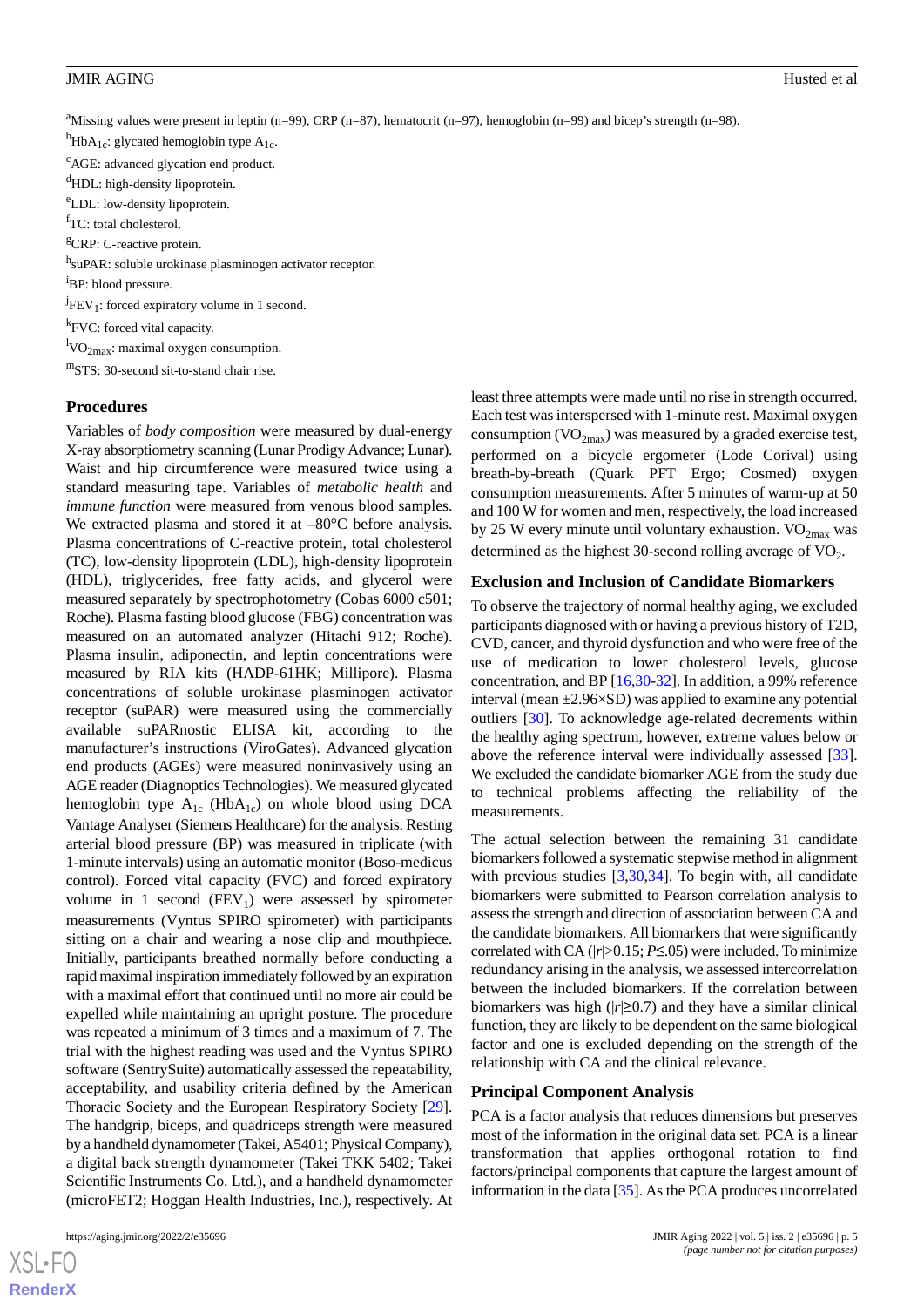principal components disclosing which variables are most valuable for clustering the data, it can be used to elucidate the minimum numbers of candidate biomarkers necessary for estimating BA [\[36](#page-13-4)]. Traditionally, all principal components with an eigenvalue above 1 are included, or alternatively the number of principal components that together contain 80% of the variation in the data set. However, we will follow the approach first applied by Nakamura et al in 1988 [[37\]](#page-13-5) and applied by others since [[12](#page-12-4)[,30](#page-12-21),[31](#page-13-6)[,38](#page-13-7)], and use the 1PC from the PCA to estimate individual BA.

To do so, included biomarkers were normalized to a mean of 0 and unit SD, which gives them equal weight in the PCA. The subsequent estimation of BA was performed in 3 steps. First, based on the PCA loading scores, a standardized individual BA score (BAS) was modeled:

$$
BAS = w_0 + (w_1x_1) + (w_2x_2) + ... + (w_Nx_N) (1)
$$

where *x* represents the original value of each of the *N* biomarkers (without units). The coefficient  $w_n$  is defined as

$$
w_n = loading score_n / \sigma_n (2)
$$

and the constant  $w_0$  as

$$
w_0 = \sum_{n=1}^{N} \text{loading scores}_n \cdot (\overline{x_n} / \sigma_n) \quad (3)
$$

where  $w_n$  represents each of the *N* biomarkers and  $\bar{x}$  and  $\sigma$ represent the original mean and SD for each biomarker, respectively. The loading scores represent the contribution of each biomarker to 1 unit vector of the principal component.

Second, we transform the BA score into BA in units of years by application of the T-scale method [\[37](#page-13-5)]:

$$
BA = BAS \cdot \sigma_{CA} + \overline{\hat{x}_{CA}} \quad (4)
$$

where  $\sigma_{CA}$  and  $\bar{z}_{CA}$  are the SD and mean of CA, respectively, of the sample size. However, this introduces a regression toward the mean effect (overestimation of younger individuals' BA and underestimation of older individuals' BA) [[39\]](#page-13-8), which is why the correction model proposed by Dubina et al [[40\]](#page-13-9) is applied:

$$
\text{BAc} = \text{BA} + (y_i - \hat{y}) \cdot (1 - b) \tag{5}
$$

where BAc is the corrected biological age,  $y_i$  represents

individual CA,  $\hat{y}$  is the mean CA of the study sample, and represents the slope in the linear regression assessing the relationship between BA and CA.

#### **Statistics**

We present candidate biomarkers as means with SDs and by linear regression to describe the direction and change of the candidate biomarkers per year. We assessed normal distribution using q-q plots and histograms, and checked variance of homogeneity and assessment of linearity by plotting residuals versus predicted values. Paired *t* test was used to assess differences within sex and the difference between BAc and CA (age difference) was calculated as CA – BAc. The statistical analyses were performed in SAS Enterprise Guide 7.1 and MATLAB R2018b. Statistical significance was considered at *P*≤.05 in all statistical tests.

# *Results*

#### **Systematic Stepwise Selection of Biomarkers**

#### *Correlation Analysis*

Pearson correlation coefficient was calculated for each of the 31 candidate biomarkers as a function of CA [\(Multimedia](#page-11-5) [Appendix 1\)](#page-11-5). Overall, 15 biomarkers substantially correlated with CA covering 5 domains. *Body composition* (waist circumference and waist/hip ratio), *metabolic health* (FBG, HbA1c, adiponectin, HDL, LDL, and TC), *immune function* (suPAR), *cardiorespiratory function* (diastolic and systolic BP, FEV<sub>1</sub>, FVC, FEV<sub>1</sub>/FVC ratio), and *physical capacity* (VO<sub>2max</sub>). We observed positive correlations in waist circumference, waist/hip ratio, FBG, adiponectin,  $HbA_{1c}$ , HDL, LDL, TC, suPAR, diastolic BP (DBP), and systolic BP (SBP) and negative correlations for  $FEV_1$ , FVC,  $FEV_1/FVC$  ratio, and  $VO_{2max}$ ([Figure 2\)](#page-6-0).

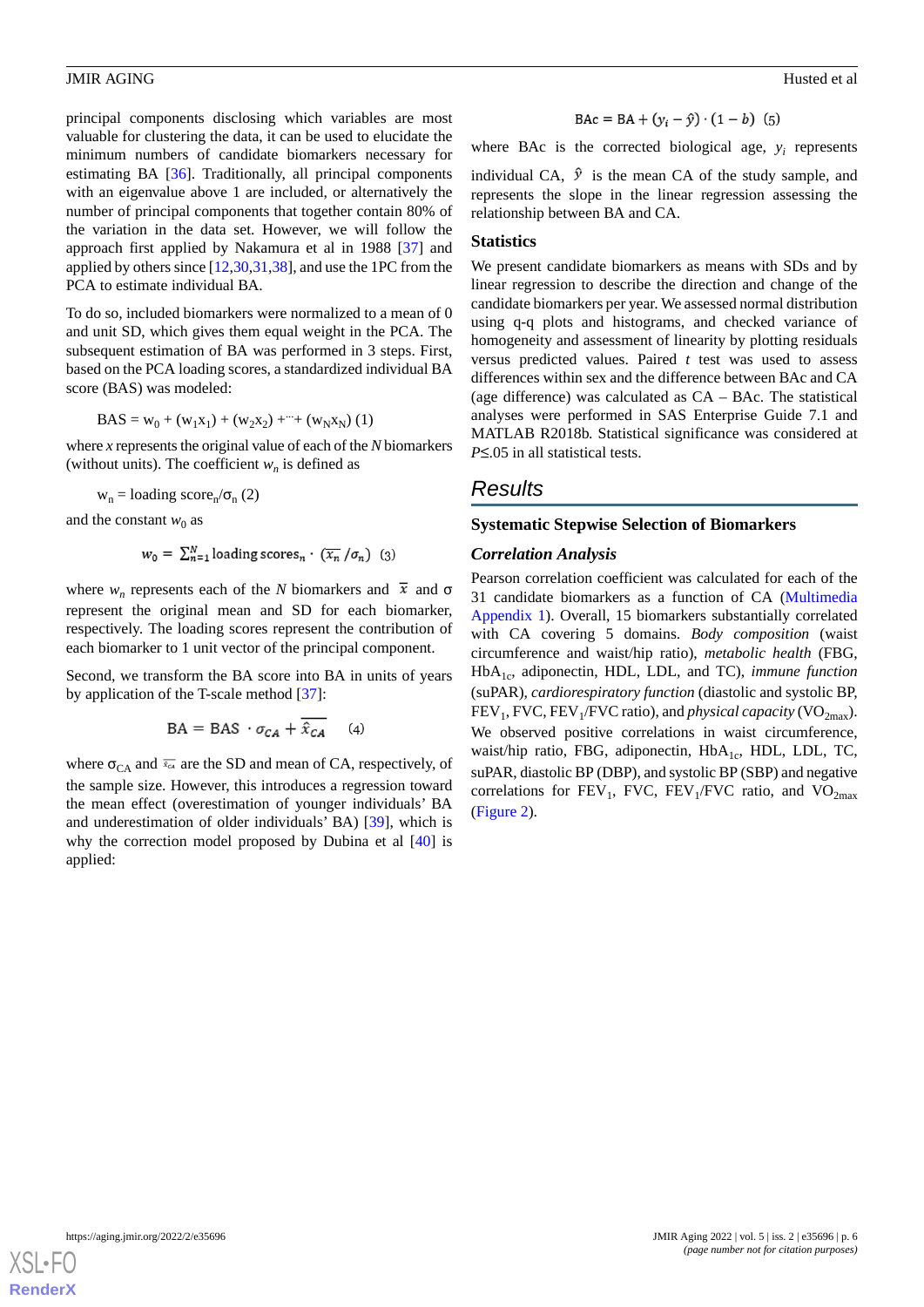<span id="page-6-0"></span>Figure 2. Top: Scatterplots and Pearson's correlations of: waist circumference (A), high density lipoprotein (B), forced expiratory volume in 1. sec (C), maximal oxygen uptake (D). Bottom: Pearson's correlation coefficients of the 15 biomarkers significantly correlated with age and their inter-correlations. CA: chronological age; W/H: waist to hip ratio; FBG: fasting blood glucose; HbA<sub>1c</sub>: glycated hemoglobin type A<sub>1c</sub>; HDL: High density lipoprotein; LDL: Low density lipoprotein; CHOL: total cholesterol; suPAR: soluble urokinase plasminogen activator receptor; DBP: Diastolic blood pressure; SBP: Systolic blood pressure;  $FEV_1$ : Forced expiratory volume in 1. sec; VO<sub>2max</sub>: maximal oxygen uptake.



#### *Assessment of Redundancy*

We observed high intercorrelations for some of the variables ([Figure 2,](#page-6-0) bottom) and selected those with the strongest correlation with age or with the highest clinical significance within each cluster. Therefore, as  $FEV_1$ , FVC, and  $FEV_1$ /FVC ratio all represent pulmonary function and  $FEV<sub>1</sub>$  has the highest correlation with age (*r*=–0.3806; *P*<.001) compared with FVC (*r*=–0.3163; *P*=.001) and FEV<sup>1</sup> /FVC (*r*=–0.3052; *P*=.002),  $FEV<sub>1</sub>$  was selected. In the same manner we selected TC ( $r=0.4952$ ;  $P<.001$ ) over LDL ( $r=0.3696$ ;  $P<.001$ ). HbA<sub>1c</sub> and FBG concentration are both markers of glycemic control, and a high correlation between  $HbA_1c$  and FBG has been shown in people with and without T2D [[41,](#page-13-10)[42](#page-13-11)]. We suggest that the moderate intercorrelation ( $r=0.2945$ ;  $P=.003$ ) found in this study is due to the sample size.  $HbA_{1c}$ , which shows a higher correlation with age, has previously been used in the literature in BA models [[31\]](#page-13-6) and is generally preferred over FBG due to its higher applicability in a clinical setting. Thus, to reduce redundancy, we only include  $HbA_{1c}$  as a marker of glycemic control despite an intercorrelation less than 0.7.

We observed a high intercorrelation between waist circumference and waist/hip ratio, the latter having the highest correlation with CA. Despite this, waist circumference was selected due to its strong association with visceral adipose tissue [[43\]](#page-13-12), its clinical importance as the best single anthropometric measure able to identify individuals at high risk of CVD and T2D, and its simplicity [\[44](#page-13-13)-[46\]](#page-13-14). In addition, the inherent problem of the equation that an individual who is morbidly obese could have the same waist/height ratio as a normal-weight individual made us select waist circumference. Finally, DBP and SBP had an intercorrelation of *r*=0.8135 (*P*<.001), and a very similar correlation with age (*r*=0.5125; *P*<.001 and

[XSL](http://www.w3.org/Style/XSL)•FO **[RenderX](http://www.renderx.com/)**

*r*=0.4514; *P*<.001, respectively). Instead, we calculated mean arterial pressure ( $MAP = 1/3SBP + 2/3DBP$ ) to capture both parameters. MAP had a correlation with age of *r*=0.510 (*P*<.001) and an intercorrelation with SBP and DBP of *r*=0.943 (*P*<.001) and *r*=0.961 (*P*<.001), respectively. Thus, a total of 9 biomarkers were submitted to the PCA: waist circumference,  $FEV_1$ ,  $HbA_1$ <sub>c</sub>, adiponectin, HDL, TC, suPAR, MAP, and  $VO<sub>2max</sub>$  (scatterplots and Pearson correlation with age for all 9 biomarkers are available in [Multimedia Appendix 2](#page-11-6)).

#### **Applying PCA**

Following the normalization of the data set comprising the 9 biomarkers, we applied PCA for women and men separately, with and without the inclusion of CA. By including and excluding CA, we could assess if the direction of the 1PC was similar in both cases, thus assuming that the 1PC can be seen as a general aging factor. The analysis showed high loading scores for CA on the 1PC for both women and men (0.473 and 0.515, respectively), confirming the close relationship between age and 1PC [\(Table 2](#page-7-0)). In the second PCA, we excluded CA and found that the relationship between the 9 biomarkers and the 1PC persisted. The 1PC had eigenvalues above 1.0 and accounts for 30.96% (females) and 25.04% (males) of the total variance in the battery of 9 biomarkers ([Table 3](#page-8-0)). These results indicate that the 9 biomarkers reflect underlying measures of a healthy aging trajectory.

To clarify how the variables contribute to the estimation of the BA model, we calculated the percentage contribution of each variable using the following equation:

$$
\frac{a_n^2}{\sum a_n^2} \times 100, n = 1, 2, ..., N
$$
 (6)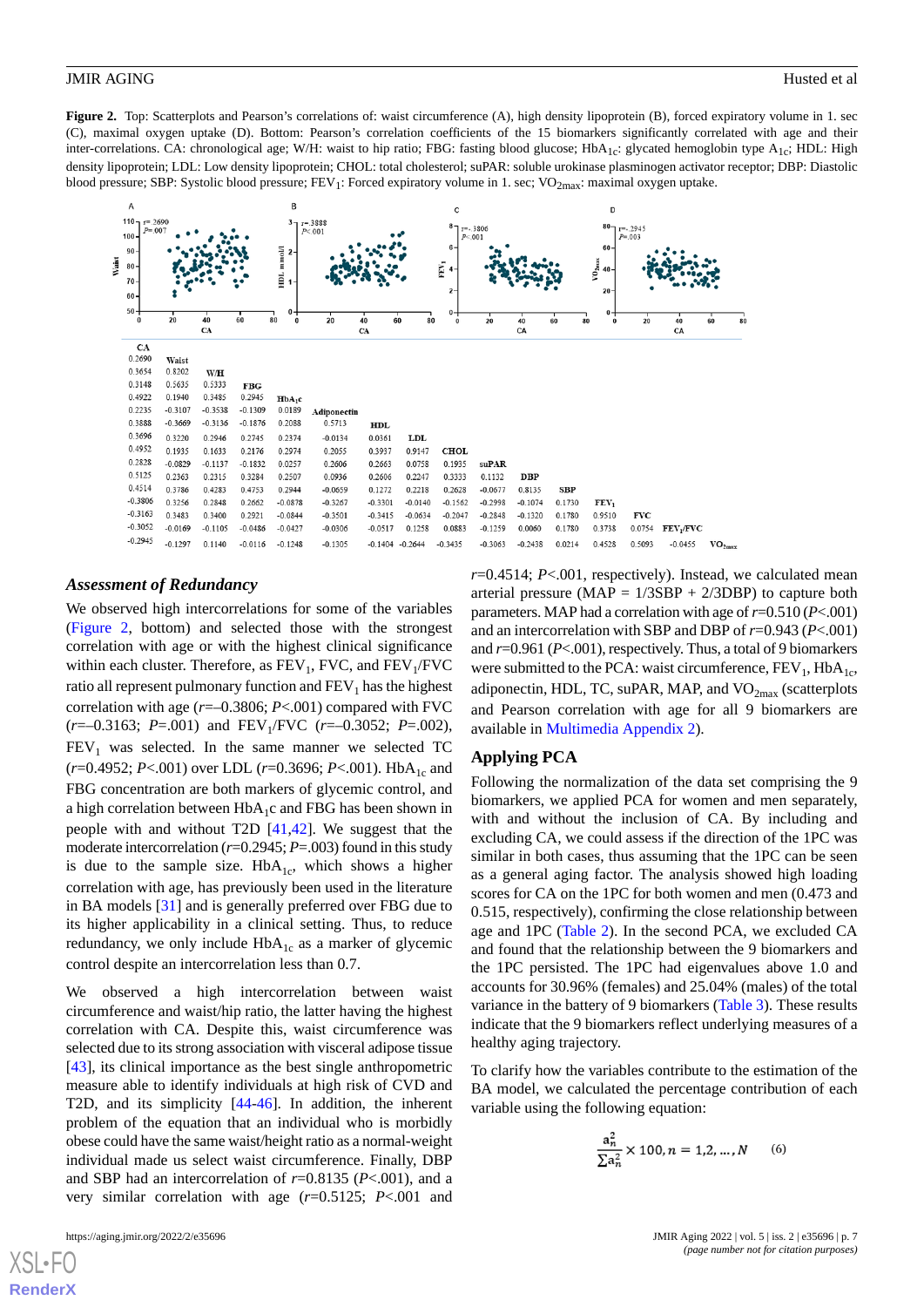where  $a_n^2$  is the given loading score and *N* is the number of variables [\(Table 3\)](#page-8-0). In women, TC concentration contributed the most (21.8%) followed by MAP (18.9%) and  $HbA_{1c}$  (16.7%). For men, waist circumference contributed the most (24.1%) closely followed by  $VO_{2max}$  (22.6%) and TC concentration (14.5%).

<span id="page-7-0"></span>

|  |  |  | Table 2. The linear combination of normalized variables for the 1PC by gender (chronological age included). |  |  |  |  |  |  |  |
|--|--|--|-------------------------------------------------------------------------------------------------------------|--|--|--|--|--|--|--|
|--|--|--|-------------------------------------------------------------------------------------------------------------|--|--|--|--|--|--|--|

| Principal component analysis variables    | Loading scores for 1PC <sup>a</sup> |          |
|-------------------------------------------|-------------------------------------|----------|
|                                           | Women                               | Men      |
| Chronological age                         | 0.473                               | 0.515    |
| Mean arterial blood pressure <sup>b</sup> | 0.392                               | 0.294    |
| Glycated hemoglobin                       | 0.348                               | 0.352    |
| Waist circumference                       | 0.144                               | 0.378    |
| Forced expiratory volume in 1 second      | $-0.164$                            | $-0.340$ |
| Maximal oxygen consumption                | $-0.287$                            | $-0.321$ |
| Adiponectin                               | 0.199                               | 0.078    |
| High-density lipoprotein                  | 0.346                               | 0.127    |
| Total cholesterol                         | 0.405                               | 0.337    |
| suPAR <sup>c</sup>                        | 0.220                               | 0.167    |
| Eigenvalue <sup>d</sup>                   | 3.50                                | 2.90     |
| Explained variance % <sup>e</sup>         | 35.04                               | 28.96    |

<sup>a</sup> 1PC: first principal component comprising the best fit line with the largest sum of squares distances.

<sup>b</sup>Mean arterial blood pressure = (1/3SBP + 2/3DBP), where SBP is systolic blood pressure and DBP is diastolic blood pressure.

<sup>c</sup>suPAR: soluble urokinase plasminogen activator receptor.

<sup>d</sup>Eigenvalue: the sum of squared distances for 1PC.

<sup>e</sup>Explained variance %: how many percent does the 1PC explain of the total variance in the data set.

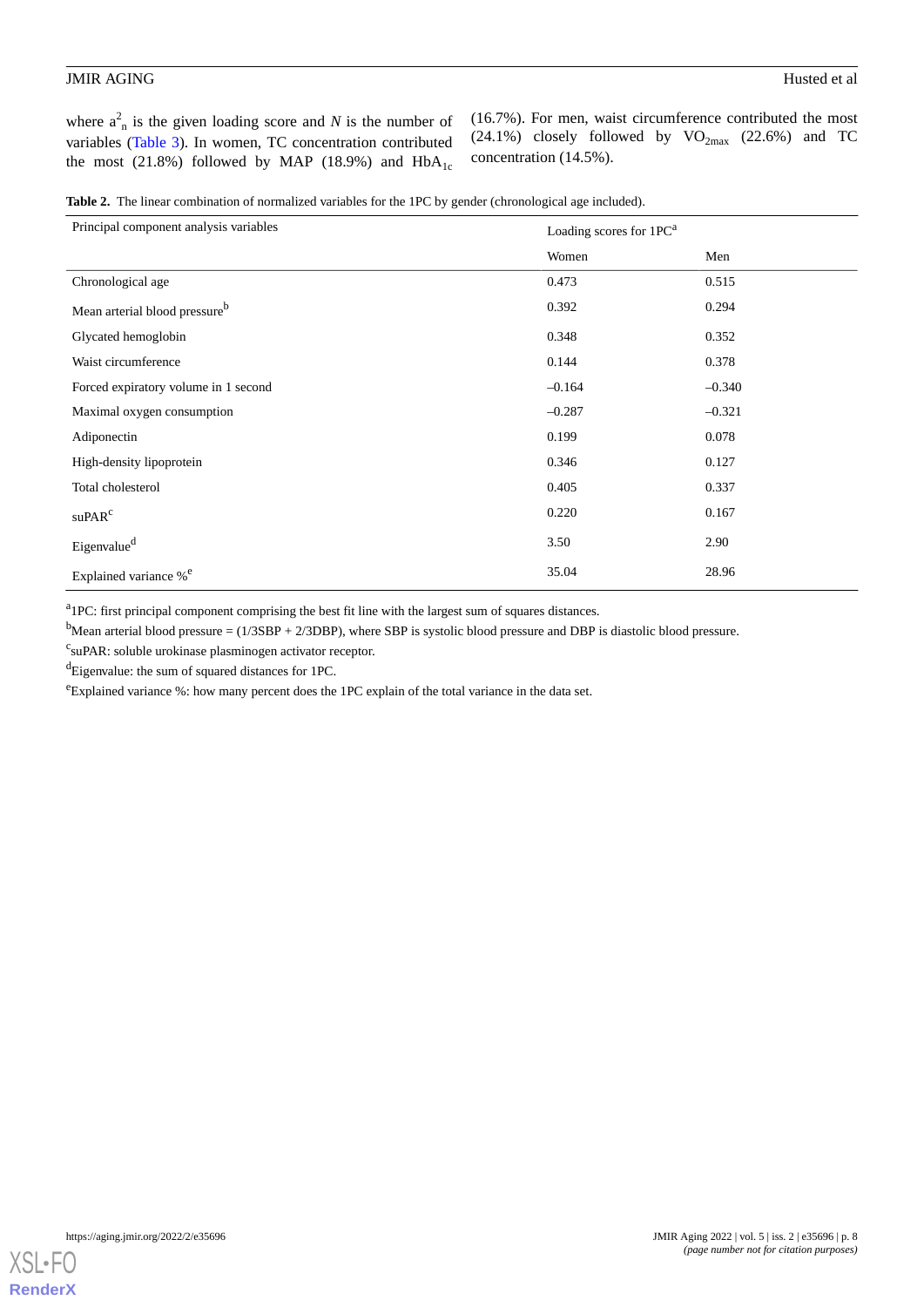<span id="page-8-0"></span>Table 3. The linear combination of normalized variables for the 1PC<sup>a</sup> by gender (chronological age excluded) and the relative contribution of each physiological variable to BA<sup>b</sup> estimation.

|                                           | Women          |                  | Men            |                  |  |
|-------------------------------------------|----------------|------------------|----------------|------------------|--|
|                                           | Loading scores | Contribution (%) | Loading scores | Contribution (%) |  |
| Mean arterial blood pressure <sup>c</sup> | 0.435          | 18.9             | 0.349          | 12.2             |  |
| Glycated hemoglobin                       | 0.408          | 16.7             | 0.324          | 10.5             |  |
| Waist circumference                       | 0.173          | 3.0              | 0.491          | 24.1             |  |
| Forced expiratory volume in 1 second      | $-0.138$       | 1.9              | $-0.309$       | 9.5              |  |
| Maximal oxygen consumption                | $-0.341$       | 11.6             | $-0.475$       | 22.6             |  |
| Adiponectin                               | 0.228          | 5.2              | $-0.046$       | 0.2              |  |
| High-density lipoprotein                  | 0.390          | 15.2             | $-0.020$       | 0.04             |  |
| Total cholesterol                         | 0.467          | 21.8             | 0.3804         | 14.5             |  |
| suPAR <sup>d</sup>                        | 0.238          | 5.7              | 0.254          | 6.4              |  |
| Eigenvalue <sup>e</sup>                   | 2.79           | N/A <sup>f</sup> | 2.25           | N/A              |  |
| Explained variance % <sup>g</sup>         | 30.96          | N/A              | 25.04          | N/A              |  |

<sup>a</sup> 1PC: first principal component comprising the best fit line with the largest sum of squares distances.

<sup>b</sup>BA: biological age.

<sup>c</sup>Mean arterial blood pressure = (1/3SBP + 2/3DBP), where SBP is systolic blood pressure and DBP is diastolic blood pressure.

<sup>d</sup>suPAR: soluble urokinase plasminogen activator receptor.

<sup>e</sup>Eigenvalue: the sum of squared distances for 1PC.

 $f_{N/A}$ : Not applicable.

<sup>g</sup>Explained variance %: how many percent does the 1PC explain of the total variance in the data set.

# **Biological Age Model**

By applying Equation 1, the loading scores from the PCA were used to construct individual standardized BAS as a function of the 9 biomarkers as shown in the following equations:

 $BAS_{female} = -11.04 + (0.03MAP) + (0.126HbA_{1c}) +$  $(0.018\text{Waist}) - (0.018\text{FEV}_1) - (0.053\text{VO}_{2\text{max}}) +$  $(3.205 \cdot 10^{-5} \cdot \text{Adiponectin}) + (0.909 \text{HDL}) + (0.500 \text{TC})$ + (0.400suPAR)

 $BAS<sub>male</sub> = -11.23 + (0.037MAP) + (0.103HbA<sub>1c</sub>) +$  $(0.066\text{Waist}) - (0.431\text{FEV}_1) - (0.067\text{VO}_{2\text{max}}) (1.058 \cdot 10^{-5} \cdot \text{Adiponectin}) - (0.062 \text{HDL}) + (0.442 \text{TC})$ + (0.828suPAR)

Subsequently, the BAS was scaled by applying Equation 4.

 $BA_{\text{female}} = (BAS \times 13.6) + 41.3$ 

 $BA_{male} = (BAS \times 13.8) + 41.1$ 

Scaling the score into units of years makes it more feasible to use when applying it to health promotion in the general population. Introducing this relationship between CA and BA has been shown to create some bias at the regression ends. Thus, following the previously mentioned correction model of Dubina et al [\[40](#page-13-9)] (Equation 5), the final BA models are expressed as

 $BAc_{\text{female}} = -56.67 + (0.27 \text{MAP}) + (1.02 \text{HbA}_{1c}) +$  $(0.1453\text{Waist}) - (2.03\text{FEV}_1) - (0.43\text{VO}_{2\text{max}}) +$  $(0.0003 \cdot \text{Adiponectin}) + (7.39 \text{HDL}) + (4.06 \text{TC}) +$  $(3.24 \text{subPAR}) + (0.20 \text{CA})$  $BAc_{male} = -70.37 + (0.34MAP) + (0.95HbA_{1c}) +$  $(0.60\text{Waist}) - (3.96\text{FEV}_1) - (0.62\text{VO}_{2\text{max}}) (9.73 \cdot 10^{-5} \cdot \text{Adiponectin}) - (0.57 \text{HDL}) + (4.06 \text{TC}) +$  $(7.61 \text{subPAR}) + (0.32 \text{CA})$ 

The corrections are visualized in [Figure 3,](#page-9-0) showing how the overestimation of BA in younger adults and underestimation of older adults are attenuated. In addition, [Figure 4](#page-9-1) visualizes the regression of BAc on CA ( $R^2$ =0.73; *P*<.001 and  $R^2$ =0.65; *P*<.001). BAc is scattered relatively close and symmetrically above and below the regression line with a standard error of the estimate of 8.2 years (women) and 10.2 years (men). We found no statistical difference between mean CA and mean BAc in women  $(P=.99)$  or men  $(P=.99)$ . To assess the agreement between CA and BAc, we made a Bland-Altman plot and found a mean difference of 0.002 in women and – 0.006 in men, respectively [\(Figure 5\)](#page-9-2).

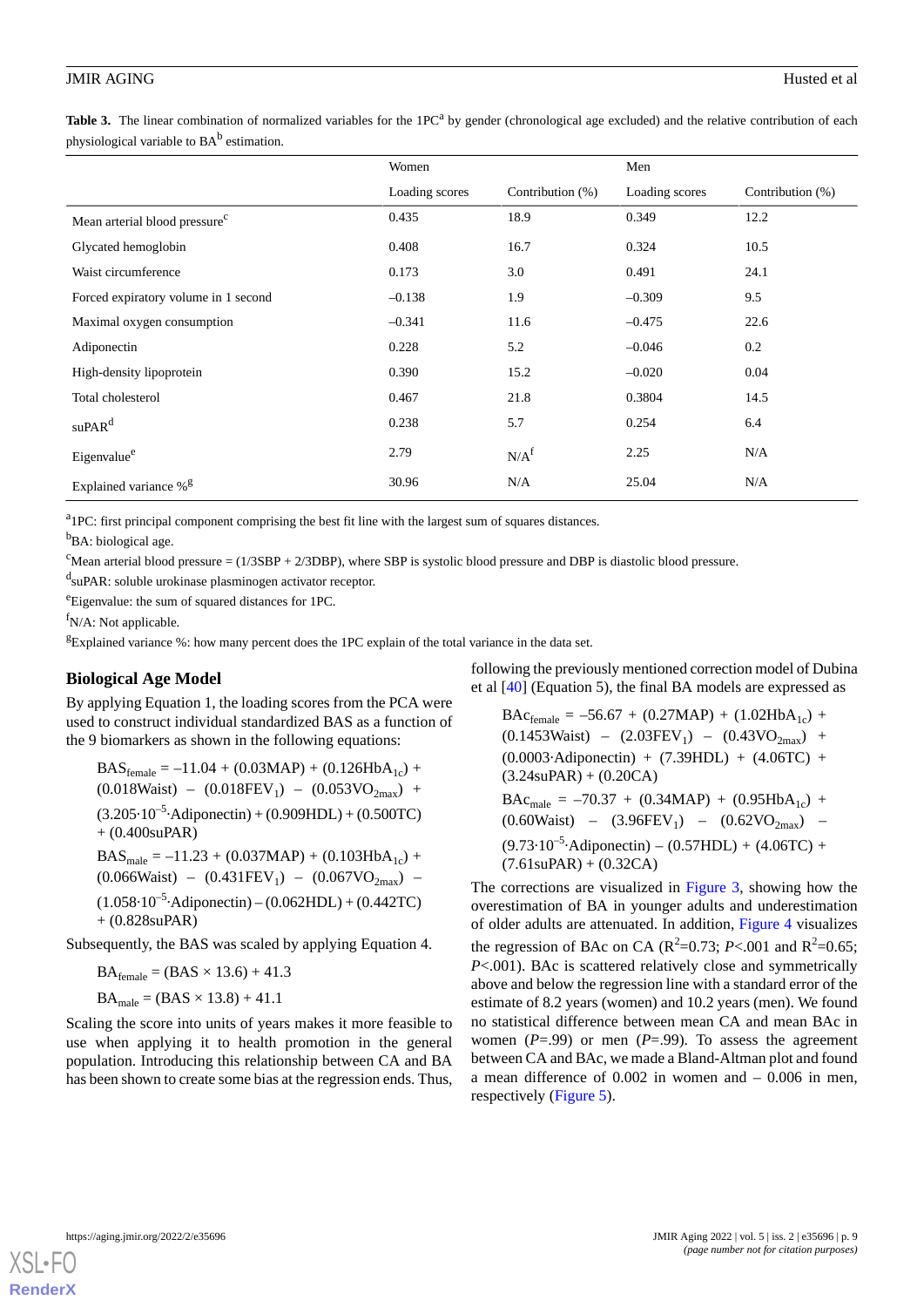#### <span id="page-9-0"></span>**Figure 3.** Regression lines before (BA) and after (BAc) correction for women and men, respectively.



<span id="page-9-1"></span>**Figure 4.** The BAc regression lines for women and men, respectively with 95% Confidence interval (shaded area), 95% Prediction intervals (black dotted lines) and line of identity (red dotted line). Slope (b), correlation coefficient (r) and coefficient of determination (R2).



<span id="page-9-2"></span>Figure 5. Bland Altman plot for women and men, respectively with BIAS (red dotted line), upper and lower limits of agreement (black dotted lines). Men Women





# *Discussion*

[XSL](http://www.w3.org/Style/XSL)•FO **[RenderX](http://www.renderx.com/)**

# **Principal Findings**

In this study, we aimed to develop a BA model, able to measure healthy aging trajectory, using simple, clinically relevant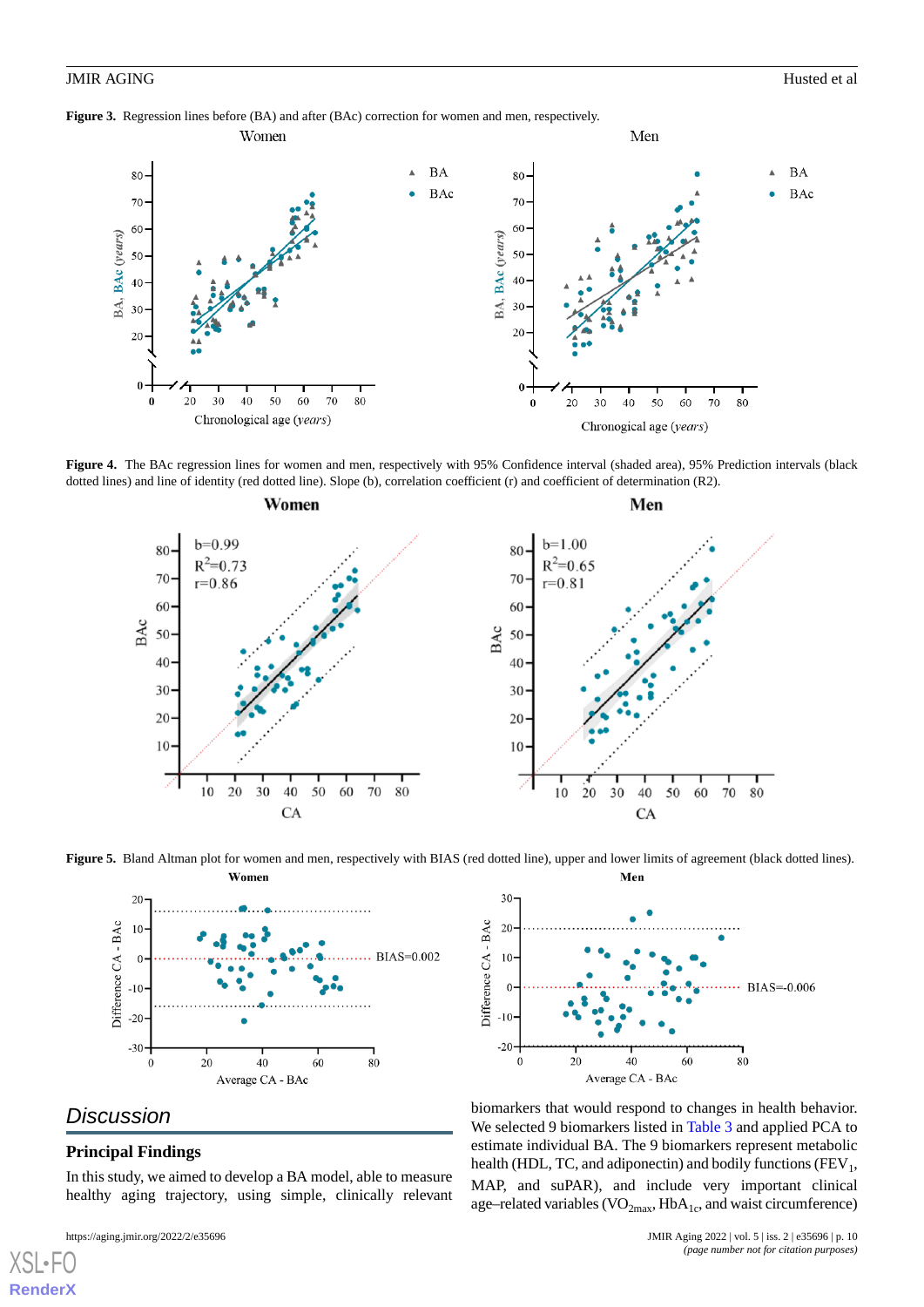[[28\]](#page-12-19). We found no difference between BAc and CA in the healthy reference group of women and men, and the BA model for both women and men showed a high linear relationship with CA. The disagreement between CA and BAc was low and unbiased. A higher variation in the BA model for men resulted in a lower coefficient of determination  $(R^2=0.65; P<.001)$ compared with the BA model for women  $(R^2=0.73; P<.001)$ .

Sex differences were also observed in the relative contribution of each biomarker to the BA estimate. This indicates that some biomarkers of aging are influenced by sexual dimorphism [[47\]](#page-13-15). HDL, for example, contributes  $15.2\%$  ([0.39<sup>2</sup>/0.999]  $\times$  100) in women and a negligible 0.04% in men  $([-0.02^2/1.001] \times 100)$ . HDL levels are higher in women than in men of the same age [[48\]](#page-13-16). However, during menopause HDL levels decrease (and LDL increase), thereby increasing the cumulative risk of CVD [[49\]](#page-13-17). In general, the multifaceted effects of menopause on metabolism may imply that further development of the model should evaluate if separate models for pre- and postmenopausal women are required. Waist circumference contributed the most (24.1%) in the estimation of BA for men but only 3.0% in the estimation of BA for women. This agrees well with the sex difference in fat distribution—men have a relatively more central distribution of fat with aging even in the absence of weight gain [[50\]](#page-13-18). By contrast, a similar deterioration of  $VO<sub>2max</sub>$  and  $FEV<sub>1</sub>$ between sexes is expected [[47\]](#page-13-15). This was not the case in our study, as  $\text{VO}_{2\text{max}}$  and  $\text{FEV}_1$  contributed more to the BA model for men. This difference may be balanced by normalizing  $VO<sub>2max</sub>$  and  $FEV<sub>1</sub>$  to lean mass and height, respectively. In addition, the small sample size should be mentioned as a limitation in these observations.

The BA model is based on a healthy reference adult subsample of the population. However, in 8% (4/51) of the women and 16% ( $n=8/49$ ) of the men, the age difference ( $CA - BAc$ ) was more than +10 years ([Figure 5\)](#page-9-2). One of these women and 7 of these men stand out by having a BMI between 25 and 36 kg/m<sup>2</sup>. Because BMI is causally related to morbidity and mortality [[51\]](#page-13-19), it could be argued that individuals with a BMI over 24.9  $\text{kg/m}^2$  are not suitable to be included in this study representing a healthy aging reference group. However, cardiorespiratory fitness ( $VO_{2max}$ ) may be an even better predictor for CVD and premature all-cause mortality [\[52](#page-13-20)]. Further, a better  $VO<sub>2max</sub>$  was found to attenuate the risks related to overweight and obesity [[53](#page-14-0)[,54](#page-14-1)]. The majority (41/51, 80%, and 46/49, 94%, of women and men, respectively) of the study participants adhered to the recommendations of a minimum of 150 minutes/week of moderate to vigorous physical activity and had a moderate to high cardiorespiratory fitness level [[28\]](#page-12-19). Therefore, we did not use high BMI as exclusion criteria. Within this consideration, there also lies an effort to recruit a subsample of the population representing normal healthy aging instead of an extremely healthy and active subsample often more prone to participate.

#### **Comparison With Previous Work**

In our data set, the highest correlated biomarker with CA was MAP ( $r=0.51$ ; *P<.*001). MAP reflects vascular resistance and BP measurements are the commonly used biomarkers in BA

 $XS$  • FO **[RenderX](http://www.renderx.com/)** studies [\[1,](#page-11-0)[4,](#page-11-7)[32,](#page-13-0)[37](#page-13-5)[,55](#page-14-2)]. However, in contrast to our study, pulmonary function ( $FEV<sub>1</sub>$  and  $FVC$ ) consistently appears as the most significant parameter related to CA in these former studies  $[1,4,32,37,55]$  $[1,4,32,37,55]$  $[1,4,32,37,55]$  $[1,4,32,37,55]$  $[1,4,32,37,55]$  $[1,4,32,37,55]$  $[1,4,32,37,55]$  $[1,4,32,37,55]$ . In our study,  $FEV<sub>1</sub>$  only appears as the third most correlated biomarker (*r*=–0.38; *P*<.001). A possible explanation is that the biomarkers used for BA estimations rely on register-based data collected in the mid- and late 20th century, primarily representing individuals from Asia and the United States. Thus, it reflects a certain time era and population behavior, for example, regarding smoking prevalence, which has decreased since then [\[56](#page-14-3)]. Finally, it is important also to take into account the difference in health behavior seen between ethnic groups.

To estimate BA, we used the 1PC as a general aging factor. In the field of BA prediction models, PCA is considered an improvement compared with multiple linear regression [[31\]](#page-13-6). Even so, PCA is still a linear model, thereby assuming that biomarkers change linearly throughout the age span [[57\]](#page-14-4). While many biomarkers are assumed to decline with a slope of 1% per year [\[58](#page-14-5)], some biomarkers may deviate from this linearity, especially toward the higher end of the age span. The proportions of total variance explained by the PCA in our study (31% and 25% women and men, respectively) were similar to those found in other studies using the 1PC, varying from 23% to 42% [\[3](#page-11-2),[12,](#page-12-4)[30](#page-12-21),[32\]](#page-13-0) in women and from 20% to 37% in men [[3](#page-11-2)[,12](#page-12-4),[30,](#page-12-21)[31,](#page-13-6)[37](#page-13-5)[,55](#page-14-2)]. These studies found that using PCA was valid and clinically useful. However, recent studies [\[5](#page-11-3),[34](#page-13-2)[,36](#page-13-4)] comparing different models found that the Klemera and Doubal model (KDM) [[59\]](#page-14-6) was superior at predicting mortality outcomes [[60\]](#page-14-7). Keeping in mind that these results also depend on the specific set of biomarkers included, the algorithm from the KDM should be included in future research on the present BA estimation.

#### **Future Research**

This is a first-generation model which is why this work should be used to initiate further research to understand the interpretation of the model fully. Larger sample size is necessary to do a proper sensitivity analysis on how changes in each biomarker affect the BA estimate. In addition, a larger sample size would improve the validity of the selected biomarkers. In this study, the biomarkers were selected based on their significant correlation with CA in a cross-sectional analysis. Using cross-sectional data provides information on the age difference in the biomarkers at a specific point in time. To improve the statistical validity of the measures selected as biomarkers, a significant longitudinal correlation with CA should be investigated. This way the age difference in the biomarkers can be assessed over time [\[9](#page-12-22)].

Applying the BA model to longitudinal data is an important future investigation, to see if a relatively high BA is a predictor of poor health outcomes such as T2D, CVD, and mortality. Furthermore, investigating the BA model in health-related interventions will provide evidence as to whether the model can be used as a valid clinical tool for measuring disease risks. Our study has strength in its reproducibility—a key element for BA applicability. The majority of the 9 biomarkers are common measurements in the clinic and in science, where standard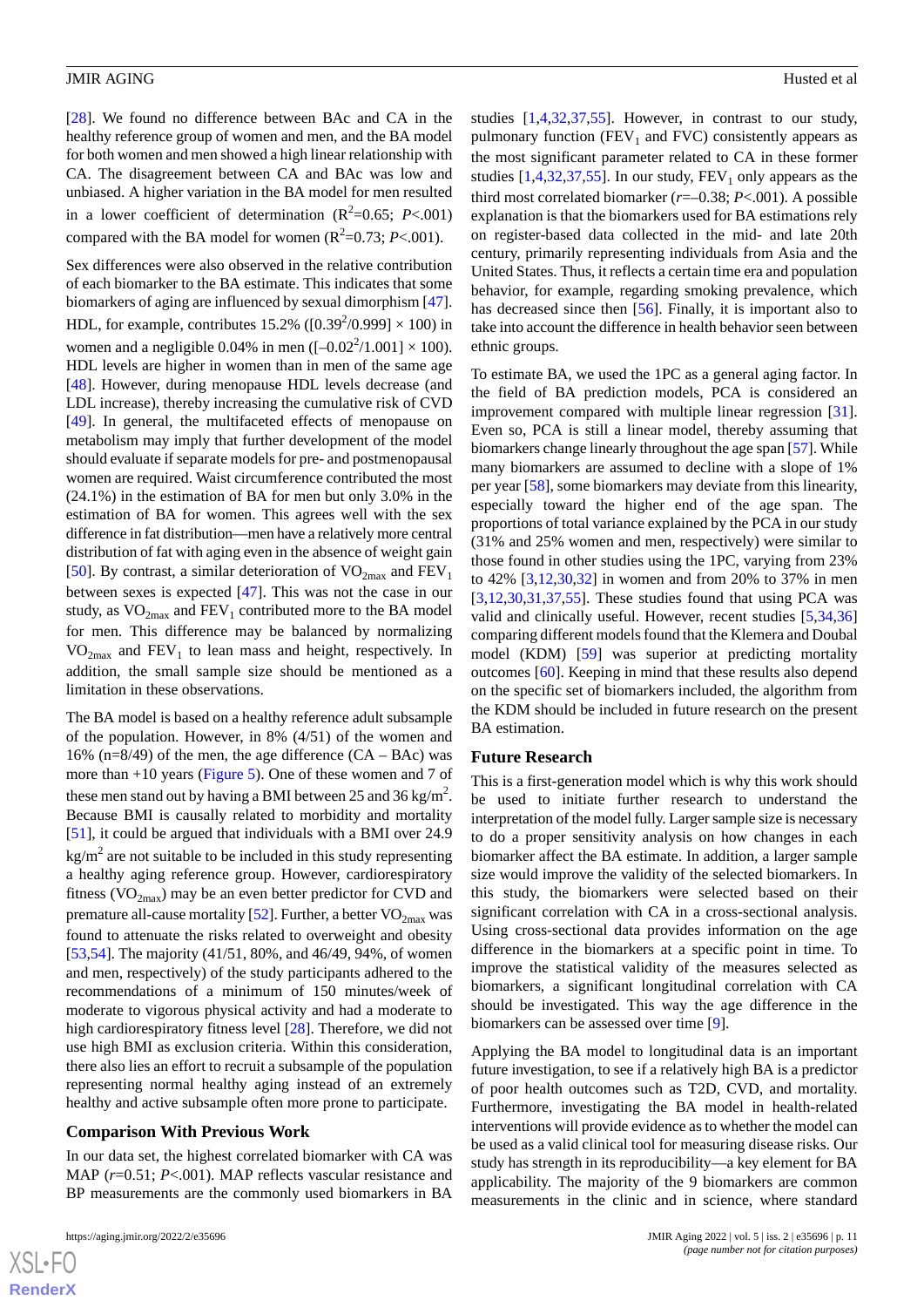quantitative techniques are used. Thus, quantifying BA by the combination of these 9 biomarkers has the advantage of being less susceptible to artifactual variations related to the method of measurement and being accessible from stored plasma samples and databases in national health registers. That being said, the feasibility of measuring suPAR and adiponectin in regular clinical routine is low. Thus, future studies should investigate how the exclusion of suPAR and adiponectin affects the ability of the BA model to identify high-risk individuals and to assess the effect of health-enhancing interventions.

# **Conclusions**

The 9 physiological variables identified in this study as aging biomarkers are highly relevant to assess age-related changes affecting the risk of disease and physical capacity. The BA model has potential for clinical use, due to low technical difficulty and minimally invasive techniques. Estimation of BA has potential as an outcome measure in health-promoting interventions and as a pedagogical aid. Future research is required to investigate how the model will work in populations deviating from the healthy aging spectrum (eg, in individuals with T2D, CVD, or low cardiorespiratory fitness). We expect that the indicator of being biologically old is easy to understand, as a risk of disease and premature mortality, which explains why this indicator might drive individual motivation toward a healthier lifestyle. However, work remains to be performed to improve the model's validity as a clinical tool and its predictive abilities including, but not restricted to, its reanalysis in a much larger sample size, test-retest reliability, and assessment of the longitudinal stability of the biomarkers.

# **Acknowledgments**

This work was supported by the Copenhagen Center for Health Technology, the Center for Healthy Aging, and the University College Copenhagen. The sponsors had no involvement in the study design, writing of the manuscript, or choice of publication.

# **Authors' Contributions**

KLSH and JWH conceptualized the study and in collaboration with AB-K, K-ÅH, HBDS, and JCBJ designed the study. KLSH, MF, PH, and AB performed the data collection. K-ÅH and AB-K did the formal analysis. KH wrote the first draft, and AB-K, K-ÅH, JCBJ, HBDS, FD, and JWH revised and edited the manuscript.

# <span id="page-11-5"></span>**Conflicts of Interest**

None declared.

# **Multimedia Appendix 1**

Correlation coefficient with chronological age for the nine measurements included as biomarkers in the BA model. (A) Waist circumference (cm), (B) High Density Lipoprotein (HDL) (mmol/L), (C) Forced Expiratory Volume in the first second (FEV<sub>1</sub>) (L), (D) Maximal oxygen consumption (VO<sub>2max</sub>) (ml/min/kg), (E) Total cholesterol concentration (mmol/L), (F) Mean Arterial Pressure (MAP) (mmHg), (G) Glycated hemoglobin (HbA<sub>1c</sub>) (mmol/mol), (H) Adiponectin (mg/ml), (I) soluble urokinase plasminogen activator receptor (suPAR) (ng/ml).

<span id="page-11-6"></span>[[PNG File , 492 KB-Multimedia Appendix 1](https://jmir.org/api/download?alt_name=aging_v5i2e35696_app1.png&filename=aec3569e8b03e97fbac95decc810bafe.png)]

# <span id="page-11-0"></span>**Multimedia Appendix 2**

<span id="page-11-1"></span>Candidate biomarkers measured in the study participants (n=100) and their correlation with age. [[DOCX File , 19 KB](https://jmir.org/api/download?alt_name=aging_v5i2e35696_app2.docx&filename=ea1639627bbabf9bf253286dfaff26f0.docx)-[Multimedia Appendix 2\]](https://jmir.org/api/download?alt_name=aging_v5i2e35696_app2.docx&filename=ea1639627bbabf9bf253286dfaff26f0.docx)

# <span id="page-11-2"></span>**References**

- 1. Borkan G, Norris A. Assessment of biological age using a profile of physical parameters. J Gerontol 1980 Mar;35(2):177-184 [[FREE Full text](https://doi.org/10.1093/geronj/35.2.177)] [doi: [10.1093/geronj/35.2.177](http://dx.doi.org/10.1093/geronj/35.2.177)] [Medline: [6967883\]](http://www.ncbi.nlm.nih.gov/entrez/query.fcgi?cmd=Retrieve&db=PubMed&list_uids=6967883&dopt=Abstract)
- <span id="page-11-7"></span>2. Levine ME, Crimmins EM. A comparison of methods for assessing mortality risk. Am J Hum Biol 2014 Aug 04;26(6):768-776 [[FREE Full text](http://europepmc.org/abstract/MED/25088793)] [doi: [10.1002/ajhb.22595](http://dx.doi.org/10.1002/ajhb.22595)] [Medline: [25088793\]](http://www.ncbi.nlm.nih.gov/entrez/query.fcgi?cmd=Retrieve&db=PubMed&list_uids=25088793&dopt=Abstract)
- <span id="page-11-3"></span>3. Kang YG, Suh E, Lee J, Kim DW, Cho KH, Bae C. Biological age as a health index for mortality and major age-related disease incidence in Koreans: National Health Insurance Service - Health screening 11-year follow-up study. Clin Interv Aging 2018;13:429-436 [[FREE Full text](https://dx.doi.org/10.2147/CIA.S157014)] [doi: [10.2147/CIA.S157014\]](http://dx.doi.org/10.2147/CIA.S157014) [Medline: [29593385\]](http://www.ncbi.nlm.nih.gov/entrez/query.fcgi?cmd=Retrieve&db=PubMed&list_uids=29593385&dopt=Abstract)
- <span id="page-11-4"></span>4. Waziry R, Gras L, Sedaghat S, Tiemeier H, Weverling GJ, Ghanbari M, et al. Quantification of biological age as a determinant of age-related diseases in the Rotterdam Study: a structural equation modeling approach. Eur J Epidemiol 2019 Aug 13;34(8):793-799. [doi: [10.1007/s10654-019-00497-3\]](http://dx.doi.org/10.1007/s10654-019-00497-3) [Medline: [30993509](http://www.ncbi.nlm.nih.gov/entrez/query.fcgi?cmd=Retrieve&db=PubMed&list_uids=30993509&dopt=Abstract)]
- 5. Levine ME. Modeling the rate of senescence: can estimated biological age predict mortality more accurately than chronological age? J Gerontol A Biol Sci Med Sci 2013 Jun;68(6):667-674 [[FREE Full text\]](http://europepmc.org/abstract/MED/23213031) [doi: [10.1093/gerona/gls233](http://dx.doi.org/10.1093/gerona/gls233)] [Medline: [23213031](http://www.ncbi.nlm.nih.gov/entrez/query.fcgi?cmd=Retrieve&db=PubMed&list_uids=23213031&dopt=Abstract)]
- 6. Stratton JR, Levy WC, Cerqueira MD, Schwartz RS, Abrass IB. Cardiovascular responses to exercise. Effects of aging and exercise training in healthy men. Circulation 1994 Apr;89(4):1648-1655. [doi: [10.1161/01.cir.89.4.1648](http://dx.doi.org/10.1161/01.cir.89.4.1648)] [Medline: [8149532\]](http://www.ncbi.nlm.nih.gov/entrez/query.fcgi?cmd=Retrieve&db=PubMed&list_uids=8149532&dopt=Abstract)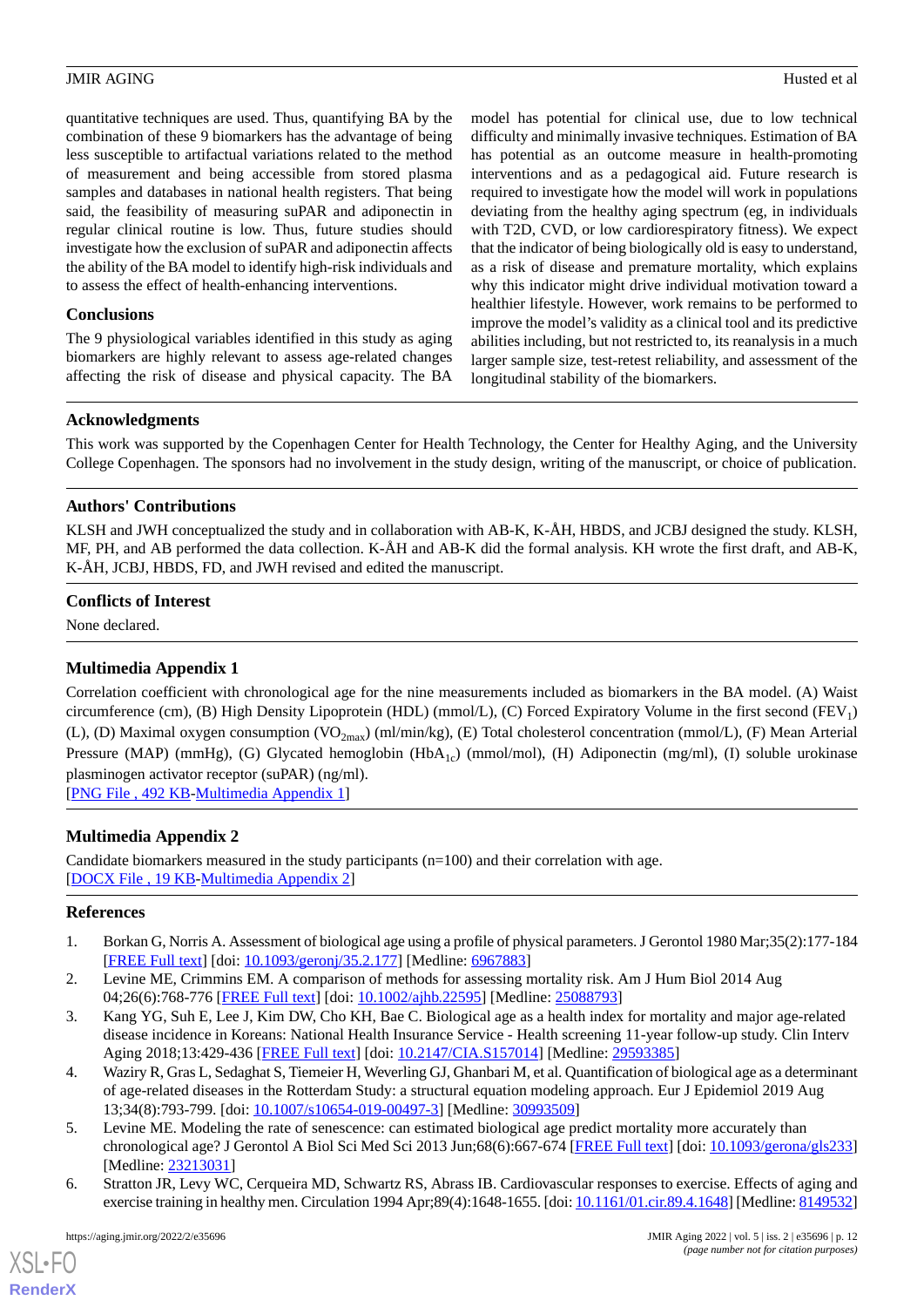- <span id="page-12-0"></span>7. Kalyani RR, Corriere M, Ferrucci L. Age-related and disease-related muscle loss: the effect of diabetes, obesity, and other diseases. Lancet Diabetes Endocrinol 2014 Oct;2(10):819-829. [doi: [10.1016/S2213-8587\(14\)70034-8](http://dx.doi.org/10.1016/S2213-8587(14)70034-8)] [Medline: [24731660](http://www.ncbi.nlm.nih.gov/entrez/query.fcgi?cmd=Retrieve&db=PubMed&list_uids=24731660&dopt=Abstract)]
- <span id="page-12-22"></span><span id="page-12-1"></span>8. Baker GT, Sprott RL. Biomarkers of aging. Exp Gerontol 1988;23(4-5):223-239. [doi: [10.1016/0531-5565\(88\)90025-3\]](http://dx.doi.org/10.1016/0531-5565(88)90025-3) [Medline: [3058488\]](http://www.ncbi.nlm.nih.gov/entrez/query.fcgi?cmd=Retrieve&db=PubMed&list_uids=3058488&dopt=Abstract)
- <span id="page-12-2"></span>9. Ingram DK, Nakamura E, Smucny D, Roth GS, Lane MA. Strategy for identifying biomarkers of aging in long-lived species. Exp Gerontol 2001 Jul;36(7):1025-1034. [doi: [10.1016/s0531-5565\(01\)00110-3\]](http://dx.doi.org/10.1016/s0531-5565(01)00110-3) [Medline: [11404048](http://www.ncbi.nlm.nih.gov/entrez/query.fcgi?cmd=Retrieve&db=PubMed&list_uids=11404048&dopt=Abstract)]
- <span id="page-12-3"></span>10. Sprott RL. Biomarkers of aging and disease: introduction and definitions. Exp Gerontol 2010 Jan;45(1):2-4. [doi: [10.1016/j.exger.2009.07.008](http://dx.doi.org/10.1016/j.exger.2009.07.008)] [Medline: [19651201\]](http://www.ncbi.nlm.nih.gov/entrez/query.fcgi?cmd=Retrieve&db=PubMed&list_uids=19651201&dopt=Abstract)
- <span id="page-12-4"></span>11. Crimmins E, Vasunilashorn S, Kim JK, Alley D. Biomarkers related to aging in human populations. Adv Clin Chem 2008;46:161-216 [\[FREE Full text\]](http://europepmc.org/abstract/MED/19004190) [doi: [10.1016/s0065-2423\(08\)00405-8](http://dx.doi.org/10.1016/s0065-2423(08)00405-8)] [Medline: [19004190](http://www.ncbi.nlm.nih.gov/entrez/query.fcgi?cmd=Retrieve&db=PubMed&list_uids=19004190&dopt=Abstract)]
- <span id="page-12-5"></span>12. Kang YG, Suh E, Chun H, Kim S, Kim DK, Bae C. Models for estimating the metabolic syndrome biological age as the new index for evaluation and management of metabolic syndrome. CIA 2017 Feb;Volume 12:253-261. [doi: [10.2147/cia.s123316\]](http://dx.doi.org/10.2147/cia.s123316)
- <span id="page-12-6"></span>13. Zhao X, Zhu S, Jia X, Yu L, Liu H. Constructing a waist circumference density index to predict biological age and evaluating the clinical significance of waist circumference density age. Exp Gerontol 2013 Apr;48(4):422-426. [doi: [10.1016/j.exger.2013.02.007](http://dx.doi.org/10.1016/j.exger.2013.02.007)] [Medline: [23416194\]](http://www.ncbi.nlm.nih.gov/entrez/query.fcgi?cmd=Retrieve&db=PubMed&list_uids=23416194&dopt=Abstract)
- <span id="page-12-7"></span>14. Hamza SM, Kaufman S. Role of spleen in integrated control of splanchnic vascular tone: physiology and pathophysiology. Can J Physiol Pharmacol 2009 Jan;87(1):1-7. [doi: [10.1139/Y08-103\]](http://dx.doi.org/10.1139/Y08-103) [Medline: [19142210\]](http://www.ncbi.nlm.nih.gov/entrez/query.fcgi?cmd=Retrieve&db=PubMed&list_uids=19142210&dopt=Abstract)
- <span id="page-12-8"></span>15. Gołąb S, Woronkowicz A, Kryst. Biological aging and physical fitness in men aged 20-70 years from Kraków, Poland. Am J Hum Biol 2016 Jul;28(4):503-509. [doi: [10.1002/ajhb.22820](http://dx.doi.org/10.1002/ajhb.22820)] [Medline: [27416874](http://www.ncbi.nlm.nih.gov/entrez/query.fcgi?cmd=Retrieve&db=PubMed&list_uids=27416874&dopt=Abstract)]
- <span id="page-12-9"></span>16. Bae C, Kang YG, Kim S, Cho C, Kang HC, Yu BY, et al. Development of models for predicting biological age (BA) with physical, biochemical, and hormonal parameters. Arch Gerontol Geriatr 2008 Sep;47(2):253-265. [doi: [10.1016/j.archger.2007.08.009](http://dx.doi.org/10.1016/j.archger.2007.08.009)] [Medline: [17889950\]](http://www.ncbi.nlm.nih.gov/entrez/query.fcgi?cmd=Retrieve&db=PubMed&list_uids=17889950&dopt=Abstract)
- <span id="page-12-10"></span>17. Vollset SE, Goren E, Yuan C, Cao J, Smith AE, Hsiao T, et al. Fertility, mortality, migration, and population scenarios for 195 countries and territories from 2017 to 2100: a forecasting analysis for the Global Burden of Disease Study. Lancet 2020 Oct 17;396(10258):1285-1306 [\[FREE Full text\]](https://linkinghub.elsevier.com/retrieve/pii/S0140-6736(20)30677-2) [doi: [10.1016/S0140-6736\(20\)30677-2](http://dx.doi.org/10.1016/S0140-6736(20)30677-2)] [Medline: [32679112\]](http://www.ncbi.nlm.nih.gov/entrez/query.fcgi?cmd=Retrieve&db=PubMed&list_uids=32679112&dopt=Abstract)
- <span id="page-12-12"></span><span id="page-12-11"></span>18. Vaupel JW. Biodemography of human ageing. Nature 2010 Mar 25;464(7288):536-542 [\[FREE Full text\]](http://europepmc.org/abstract/MED/20336136) [doi: [10.1038/nature08984\]](http://dx.doi.org/10.1038/nature08984) [Medline: [20336136\]](http://www.ncbi.nlm.nih.gov/entrez/query.fcgi?cmd=Retrieve&db=PubMed&list_uids=20336136&dopt=Abstract)
- <span id="page-12-13"></span>19. Harper S. Economic and social implications of aging societies. Science 2014 Oct 31;346(6209):587-591. [doi: [10.1126/science.1254405\]](http://dx.doi.org/10.1126/science.1254405) [Medline: [25359967](http://www.ncbi.nlm.nih.gov/entrez/query.fcgi?cmd=Retrieve&db=PubMed&list_uids=25359967&dopt=Abstract)]
- <span id="page-12-14"></span>20. Petsko GA. A seat at the table. Genome Biol 2008;9(12):113 [[FREE Full text\]](https://genomebiology.biomedcentral.com/articles/10.1186/gb-2008-9-12-113) [doi: [10.1186/gb-2008-9-12-113\]](http://dx.doi.org/10.1186/gb-2008-9-12-113) [Medline: [19144208](http://www.ncbi.nlm.nih.gov/entrez/query.fcgi?cmd=Retrieve&db=PubMed&list_uids=19144208&dopt=Abstract)]
- 21. MacNee W, Rabinovich RA, Choudhury G. Ageing and the border between health and disease. Eur Respir J 2014 Nov;44(5):1332-1352 [[FREE Full text](http://erj.ersjournals.com/cgi/pmidlookup?view=long&pmid=25323246)] [doi: [10.1183/09031936.00134014](http://dx.doi.org/10.1183/09031936.00134014)] [Medline: [25323246](http://www.ncbi.nlm.nih.gov/entrez/query.fcgi?cmd=Retrieve&db=PubMed&list_uids=25323246&dopt=Abstract)]
- <span id="page-12-15"></span>22. Franco OH, Karnik K, Osborne G, Ordovas JM, Catt M, van der Ouderaa F. Changing course in ageing research: The healthy ageing phenotype. Maturitas 2009 May 20;63(1):13-19. [doi: [10.1016/j.maturitas.2009.02.006](http://dx.doi.org/10.1016/j.maturitas.2009.02.006)] [Medline: [19282116\]](http://www.ncbi.nlm.nih.gov/entrez/query.fcgi?cmd=Retrieve&db=PubMed&list_uids=19282116&dopt=Abstract)
- <span id="page-12-16"></span>23. Lara J, Godfrey A, Evans E, Heaven B, Brown LJE, Barron E, et al. Towards measurement of the Healthy Ageing Phenotype in lifestyle-based intervention studies. Maturitas 2013 Oct;76(2):189-199 [\[FREE Full text\]](https://linkinghub.elsevier.com/retrieve/pii/S0378-5122(13)00225-9) [doi: [10.1016/j.maturitas.2013.07.007\]](http://dx.doi.org/10.1016/j.maturitas.2013.07.007) [Medline: [23932426\]](http://www.ncbi.nlm.nih.gov/entrez/query.fcgi?cmd=Retrieve&db=PubMed&list_uids=23932426&dopt=Abstract)
- <span id="page-12-17"></span>24. Seals DR, Justice JN, LaRocca TJ. Physiological geroscience: targeting function to increase healthspan and achieve optimal longevity. J Physiol 2016 Apr 15;594(8):2001-2024 [\[FREE Full text\]](https://doi.org/10.1113/jphysiol.2014.282665) [doi: [10.1113/jphysiol.2014.282665](http://dx.doi.org/10.1113/jphysiol.2014.282665)] [Medline: [25639909](http://www.ncbi.nlm.nih.gov/entrez/query.fcgi?cmd=Retrieve&db=PubMed&list_uids=25639909&dopt=Abstract)]
- <span id="page-12-19"></span><span id="page-12-18"></span>25. Kuh D, New Dynamics of Ageing (NDA) Preparatory Network. A life course approach to healthy aging, frailty, and capability. J Gerontol A Biol Sci Med Sci 2007 Jul;62(7):717-721. [doi: [10.1093/gerona/62.7.717\]](http://dx.doi.org/10.1093/gerona/62.7.717) [Medline: [17634317\]](http://www.ncbi.nlm.nih.gov/entrez/query.fcgi?cmd=Retrieve&db=PubMed&list_uids=17634317&dopt=Abstract)
- 26. Lara J, Cooper R, Nissan J, Ginty AT, Khaw K, Deary IJ, et al. A proposed panel of biomarkers of healthy ageing. BMC Med 2015 Sep 15;13:222 [[FREE Full text](https://bmcmedicine.biomedcentral.com/articles/10.1186/s12916-015-0470-9)] [doi: [10.1186/s12916-015-0470-9\]](http://dx.doi.org/10.1186/s12916-015-0470-9) [Medline: [26373927](http://www.ncbi.nlm.nih.gov/entrez/query.fcgi?cmd=Retrieve&db=PubMed&list_uids=26373927&dopt=Abstract)]
- <span id="page-12-20"></span>27. Aadahl M, Jørgensen T. Validation of a new self-report instrument for measuring physical activity. Med Sci Sports Exerc 2003 Jul;35(7):1196-1202. [doi: [10.1249/01.MSS.0000074446.02192.14\]](http://dx.doi.org/10.1249/01.MSS.0000074446.02192.14) [Medline: [12840642\]](http://www.ncbi.nlm.nih.gov/entrez/query.fcgi?cmd=Retrieve&db=PubMed&list_uids=12840642&dopt=Abstract)
- <span id="page-12-21"></span>28. Husted KLS, Fogelstrøm M, Hulst P, Brink-Kjær A, Henneberg K, Sorensen HBD, et al. A Biological Age Model Designed for Health Promotion Interventions: Protocol for an Interdisciplinary Study for Model Development. JMIR Res Protoc 2020 Oct 26;9(10):e19209 [[FREE Full text](https://www.researchprotocols.org/2020/10/e19209/)] [doi: [10.2196/19209\]](http://dx.doi.org/10.2196/19209) [Medline: [33104001\]](http://www.ncbi.nlm.nih.gov/entrez/query.fcgi?cmd=Retrieve&db=PubMed&list_uids=33104001&dopt=Abstract)
- 29. Graham BL, Steenbruggen I, Miller MR, Barjaktarevic IZ, Cooper BG, Hall GL, et al. Standardization of Spirometry 2019 Update. An Official American Thoracic Society and European Respiratory Society Technical Statement. Am J Respir Crit Care Med 2019 Oct 15;200(8):e70-e88 [\[FREE Full text\]](http://europepmc.org/abstract/MED/31613151) [doi: [10.1164/rccm.201908-1590ST\]](http://dx.doi.org/10.1164/rccm.201908-1590ST) [Medline: [31613151\]](http://www.ncbi.nlm.nih.gov/entrez/query.fcgi?cmd=Retrieve&db=PubMed&list_uids=31613151&dopt=Abstract)
- 30. Jee H, Jeon BH, Kim YH, Kim H, Choe J, Park J, et al. Development and application of biological age prediction models with physical fitness and physiological components in Korean adults. Gerontology 2012;58(4):344-353. [doi: [10.1159/000335738\]](http://dx.doi.org/10.1159/000335738) [Medline: [22433233\]](http://www.ncbi.nlm.nih.gov/entrez/query.fcgi?cmd=Retrieve&db=PubMed&list_uids=22433233&dopt=Abstract)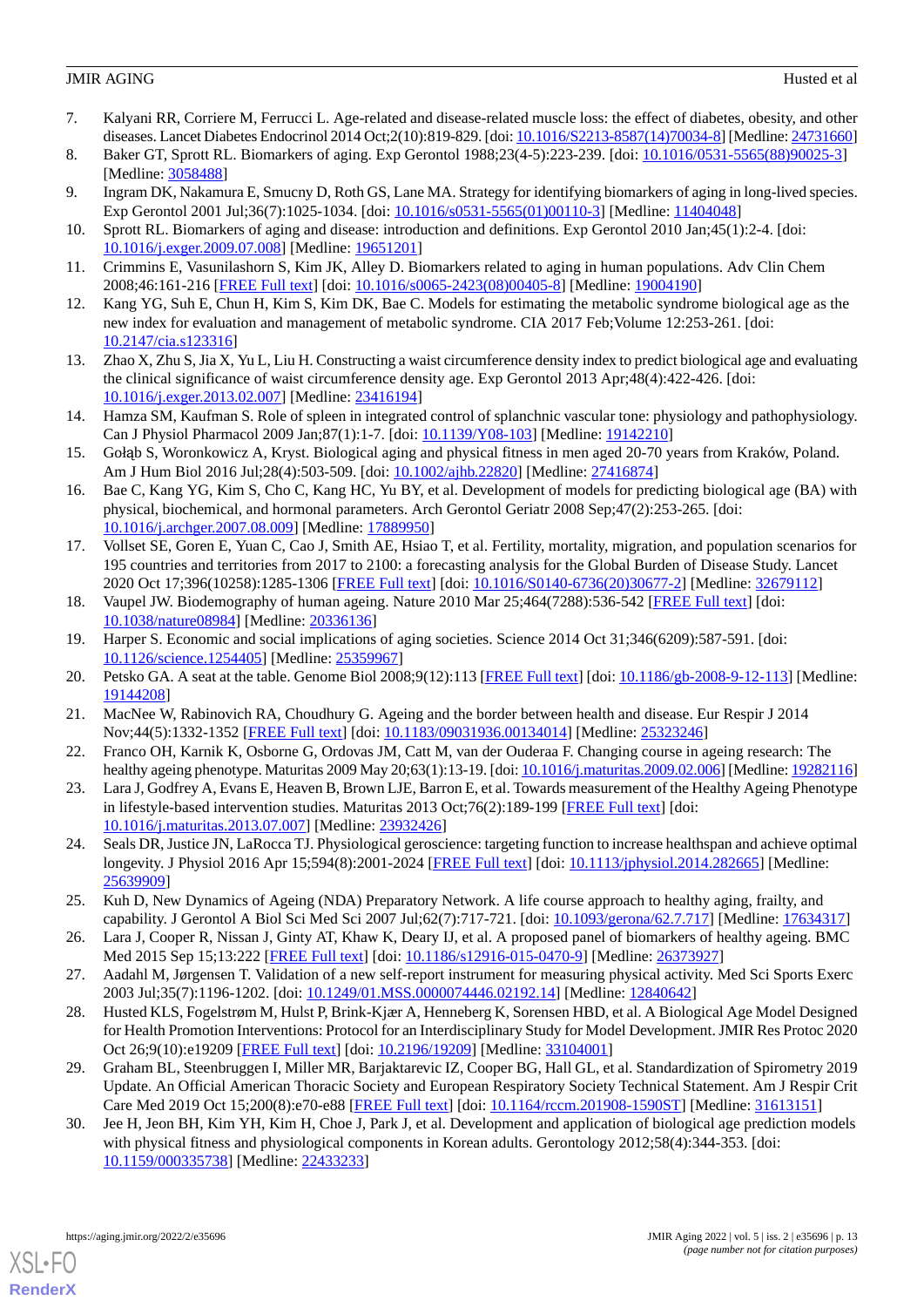- <span id="page-13-6"></span>31. Park J, Cho B, Kwon H, Lee C. Developing a biological age assessment equation using principal component analysis and clinical biomarkers of aging in Korean men. Arch Gerontol Geriatr 2009;49(1):7-12. [doi: [10.1016/j.archger.2008.04.003](http://dx.doi.org/10.1016/j.archger.2008.04.003)] [Medline: [18597867](http://www.ncbi.nlm.nih.gov/entrez/query.fcgi?cmd=Retrieve&db=PubMed&list_uids=18597867&dopt=Abstract)]
- <span id="page-13-1"></span><span id="page-13-0"></span>32. Ueno LM, Yamashita Y, Moritani T, Nakamura E. Biomarkers of aging in women and the rate of longitudinal changes. J Physiol Anthropol Appl Human Sci 2003 Jan;22(1):37-46 [[FREE Full text\]](http://joi.jlc.jst.go.jp/JST.JSTAGE/jpa/22.37?from=PubMed) [doi: [10.2114/jpa.22.37](http://dx.doi.org/10.2114/jpa.22.37)] [Medline: [12672981](http://www.ncbi.nlm.nih.gov/entrez/query.fcgi?cmd=Retrieve&db=PubMed&list_uids=12672981&dopt=Abstract)]
- <span id="page-13-2"></span>33. Altman DG. Preparing to analyse data. Practical statistics for medical research. London, UK: Chapman & Hall; 1991:126-130.
- <span id="page-13-3"></span>34. Jee H, Park J. Selection of an optimal set of biomarkers and comparative analyses of biological age estimation models in Korean females. Arch Gerontol Geriatr 2017 May;70:84-91. [doi: [10.1016/j.archger.2017.01.005](http://dx.doi.org/10.1016/j.archger.2017.01.005)] [Medline: [28110151\]](http://www.ncbi.nlm.nih.gov/entrez/query.fcgi?cmd=Retrieve&db=PubMed&list_uids=28110151&dopt=Abstract)
- <span id="page-13-4"></span>35. Jackson E. A User's Guide to Principal Components. Hoboken, NJ: John Wiley & Sons, Inc; 1991.
- <span id="page-13-5"></span>36. Cho IH, Park KS, Lim CJ. An empirical comparative study on biological age estimation algorithms with an application of Work Ability Index (WAI). Mech Ageing Dev 2010 Feb;131(2):69-78. [doi: [10.1016/j.mad.2009.12.001](http://dx.doi.org/10.1016/j.mad.2009.12.001)] [Medline: [20005245](http://www.ncbi.nlm.nih.gov/entrez/query.fcgi?cmd=Retrieve&db=PubMed&list_uids=20005245&dopt=Abstract)]
- <span id="page-13-7"></span>37. Compher CW, Kinosian BP, Rubesin SE, Ratcliffe SJ, Metz DC. Energy absorption is reduced with oleic acid supplements in human short bowel syndrome. JPEN J Parenter Enteral Nutr 2009;33(1):102-108. [doi: [10.1177/0148607108325074\]](http://dx.doi.org/10.1177/0148607108325074) [Medline: [19028932](http://www.ncbi.nlm.nih.gov/entrez/query.fcgi?cmd=Retrieve&db=PubMed&list_uids=19028932&dopt=Abstract)]
- <span id="page-13-8"></span>38. Iwasaki Y, Kazama JJ, Yamato H, Matsugaki A, Nakano T, Fukagawa M. Altered material properties are responsible for bone fragility in rats with chronic kidney injury. Bone 2015 Dec;81:247-254. [doi: [10.1016/j.bone.2015.07.015\]](http://dx.doi.org/10.1016/j.bone.2015.07.015) [Medline: [26187196](http://www.ncbi.nlm.nih.gov/entrez/query.fcgi?cmd=Retrieve&db=PubMed&list_uids=26187196&dopt=Abstract)]
- <span id="page-13-9"></span>39. Jee H. Selection of a set of biomarkers and comparisons of biological age estimation models for Korean men. J Exerc Rehabil 2019 Feb;15(1):31-36 [\[FREE Full text](https://www.e-jer.org/journal/view.php?year=2019&vol=15&page=31)] [doi: [10.12965/jer.1836644.322\]](http://dx.doi.org/10.12965/jer.1836644.322) [Medline: [30899733\]](http://www.ncbi.nlm.nih.gov/entrez/query.fcgi?cmd=Retrieve&db=PubMed&list_uids=30899733&dopt=Abstract)
- <span id="page-13-10"></span>40. Dubina TL, Mints AYa, Zhuk EV. Biological age and its estimation. III. Introduction of a correction to the multiple regression model of biological age in cross-sectional and longitudinal studies. Exp Gerontol 1984;19(2):133-143. [doi: [10.1016/0531-5565\(84\)90016-0](http://dx.doi.org/10.1016/0531-5565(84)90016-0)] [Medline: [6610563\]](http://www.ncbi.nlm.nih.gov/entrez/query.fcgi?cmd=Retrieve&db=PubMed&list_uids=6610563&dopt=Abstract)
- <span id="page-13-11"></span>41. Rohlfing CL, Wiedmeyer H, Little RR, England JD, Tennill A, Goldstein DE. Defining the relationship between plasma glucose and HbA(1c): analysis of glucose profiles and HbA(1c) in the Diabetes Control and Complications Trial. Diabetes Care 2002 Feb;25(2):275-278. [doi: [10.2337/diacare.25.2.275\]](http://dx.doi.org/10.2337/diacare.25.2.275) [Medline: [11815495\]](http://www.ncbi.nlm.nih.gov/entrez/query.fcgi?cmd=Retrieve&db=PubMed&list_uids=11815495&dopt=Abstract)
- <span id="page-13-12"></span>42. Ghazanfari Z, Haghdoost AA, Alizadeh SM, Atapour J, Zolala F. A Comparison of HbA1c and Fasting Blood Sugar Tests in General Population. Int J Prev Med 2010;1(3):187-194 [\[FREE Full text](http://europepmc.org/abstract/MED/21566790)] [Medline: [21566790](http://www.ncbi.nlm.nih.gov/entrez/query.fcgi?cmd=Retrieve&db=PubMed&list_uids=21566790&dopt=Abstract)]
- <span id="page-13-13"></span>43. Pouliot MC, Després JP, Lemieux S, Moorjani S, Bouchard C, Tremblay A, et al. Waist circumference and abdominal sagittal diameter: best simple anthropometric indexes of abdominal visceral adipose tissue accumulation and related cardiovascular risk in men and women. Am J Cardiol 1994 Mar 01;73(7):460-468. [doi: [10.1016/0002-9149\(94\)90676-9](http://dx.doi.org/10.1016/0002-9149(94)90676-9)] [Medline: [8141087\]](http://www.ncbi.nlm.nih.gov/entrez/query.fcgi?cmd=Retrieve&db=PubMed&list_uids=8141087&dopt=Abstract)
- 44. Alberti, G., Zimmet, P., Shaw, J., Grundy, S.. The IDF consensus worldwide definition of the metabolic syndrome. Metabolic Syndrome. 2006. URL: <https://sites.pitt.edu/~super1/Metabolic/IDF1.pdf?msclkid=10a866e4c6ff11ec94d75d182f473628> [accessed 2022-04-28]
- <span id="page-13-14"></span>45. Wei M, Gaskill SP, Haffner SM, Stern MP. Waist circumference as the best predictor of noninsulin dependent diabetes mellitus (NIDDM) compared to body mass index, waist/hip ratio and other anthropometric measurements in Mexican Americans--a 7-year prospective study. Obes Res 1997 Jan;5(1):16-23 [[FREE Full text\]](https://onlinelibrary.wiley.com/resolve/openurl?genre=article&sid=nlm:pubmed&issn=1071-7323&date=1997&volume=5&issue=1&spage=16) [doi: [10.1002/j.1550-8528.1997.tb00278.x\]](http://dx.doi.org/10.1002/j.1550-8528.1997.tb00278.x) [Medline: [9061711](http://www.ncbi.nlm.nih.gov/entrez/query.fcgi?cmd=Retrieve&db=PubMed&list_uids=9061711&dopt=Abstract)]
- <span id="page-13-16"></span><span id="page-13-15"></span>46. Dobbelsteyn CJ, Joffres MR, MacLean DR, Flowerdew G. A comparative evaluation of waist circumference, waist-to-hip ratio and body mass index as indicators of cardiovascular risk factors. The Canadian Heart Health Surveys. Int J Obes Relat Metab Disord 2001 May;25(5):652-661. [doi: [10.1038/sj.ijo.0801582\]](http://dx.doi.org/10.1038/sj.ijo.0801582) [Medline: [11360147](http://www.ncbi.nlm.nih.gov/entrez/query.fcgi?cmd=Retrieve&db=PubMed&list_uids=11360147&dopt=Abstract)]
- <span id="page-13-17"></span>47. Karasik D, Demissie S, Cupples LA, Kiel DP. Disentangling the genetic determinants of human aging: biological age as an alternative to the use of survival measures. J Gerontol A Biol Sci Med Sci 2005 May;60(5):574-587 [\[FREE Full text\]](http://europepmc.org/abstract/MED/15972604) [doi: [10.1093/gerona/60.5.574](http://dx.doi.org/10.1093/gerona/60.5.574)] [Medline: [15972604\]](http://www.ncbi.nlm.nih.gov/entrez/query.fcgi?cmd=Retrieve&db=PubMed&list_uids=15972604&dopt=Abstract)
- <span id="page-13-19"></span><span id="page-13-18"></span>48. Giribela AH, Melo NR, Latrilha MC, Baracat EC, Maranhão RC. HDL concentration, lipid transfer to HDL, and HDL size in normolipidemic nonobese menopausal women. Int J Gynaecol Obstet 2009 Feb;104(2):117-120. [doi: [10.1016/j.ijgo.2008.10.001](http://dx.doi.org/10.1016/j.ijgo.2008.10.001)] [Medline: [19036365\]](http://www.ncbi.nlm.nih.gov/entrez/query.fcgi?cmd=Retrieve&db=PubMed&list_uids=19036365&dopt=Abstract)
- <span id="page-13-20"></span>49. Matthews KA, Meilahn E, Kuller LH, Kelsey SF, Caggiula AW, Wing RR. Menopause and risk factors for coronary heart disease. N Engl J Med 1989 Sep 07;321(10):641-646. [doi: [10.1056/NEJM198909073211004](http://dx.doi.org/10.1056/NEJM198909073211004)] [Medline: [2488072\]](http://www.ncbi.nlm.nih.gov/entrez/query.fcgi?cmd=Retrieve&db=PubMed&list_uids=2488072&dopt=Abstract)
- 50. Stevens J, Katz EG, Huxley RR. Associations between gender, age and waist circumference. Eur J Clin Nutr 2010 Jan;64(1):6-15 [\[FREE Full text\]](http://europepmc.org/abstract/MED/19738633) [doi: [10.1038/ejcn.2009.101\]](http://dx.doi.org/10.1038/ejcn.2009.101) [Medline: [19738633\]](http://www.ncbi.nlm.nih.gov/entrez/query.fcgi?cmd=Retrieve&db=PubMed&list_uids=19738633&dopt=Abstract)
- 51. Prospective Studies Collaboration, Whitlock G, Lewington S, Sherliker P, Clarke R, Emberson J, et al. Body-mass index and cause-specific mortality in 900 000 adults: collaborative analyses of 57 prospective studies. Lancet 2009 Mar 28;373(9669):1083-1096 [[FREE Full text](https://linkinghub.elsevier.com/retrieve/pii/S0140-6736(09)60318-4)] [doi: [10.1016/S0140-6736\(09\)60318-4\]](http://dx.doi.org/10.1016/S0140-6736(09)60318-4) [Medline: [19299006](http://www.ncbi.nlm.nih.gov/entrez/query.fcgi?cmd=Retrieve&db=PubMed&list_uids=19299006&dopt=Abstract)]
- 52. Kodama S, Saito K, Tanaka S, Maki M, Yachi Y, Asumi M, et al. Cardiorespiratory fitness as a quantitative predictor of all-cause mortality and cardiovascular events in healthy men and women: a meta-analysis. JAMA 2009 May 20;301(19):2024-2035. [doi: [10.1001/jama.2009.681](http://dx.doi.org/10.1001/jama.2009.681)] [Medline: [19454641\]](http://www.ncbi.nlm.nih.gov/entrez/query.fcgi?cmd=Retrieve&db=PubMed&list_uids=19454641&dopt=Abstract)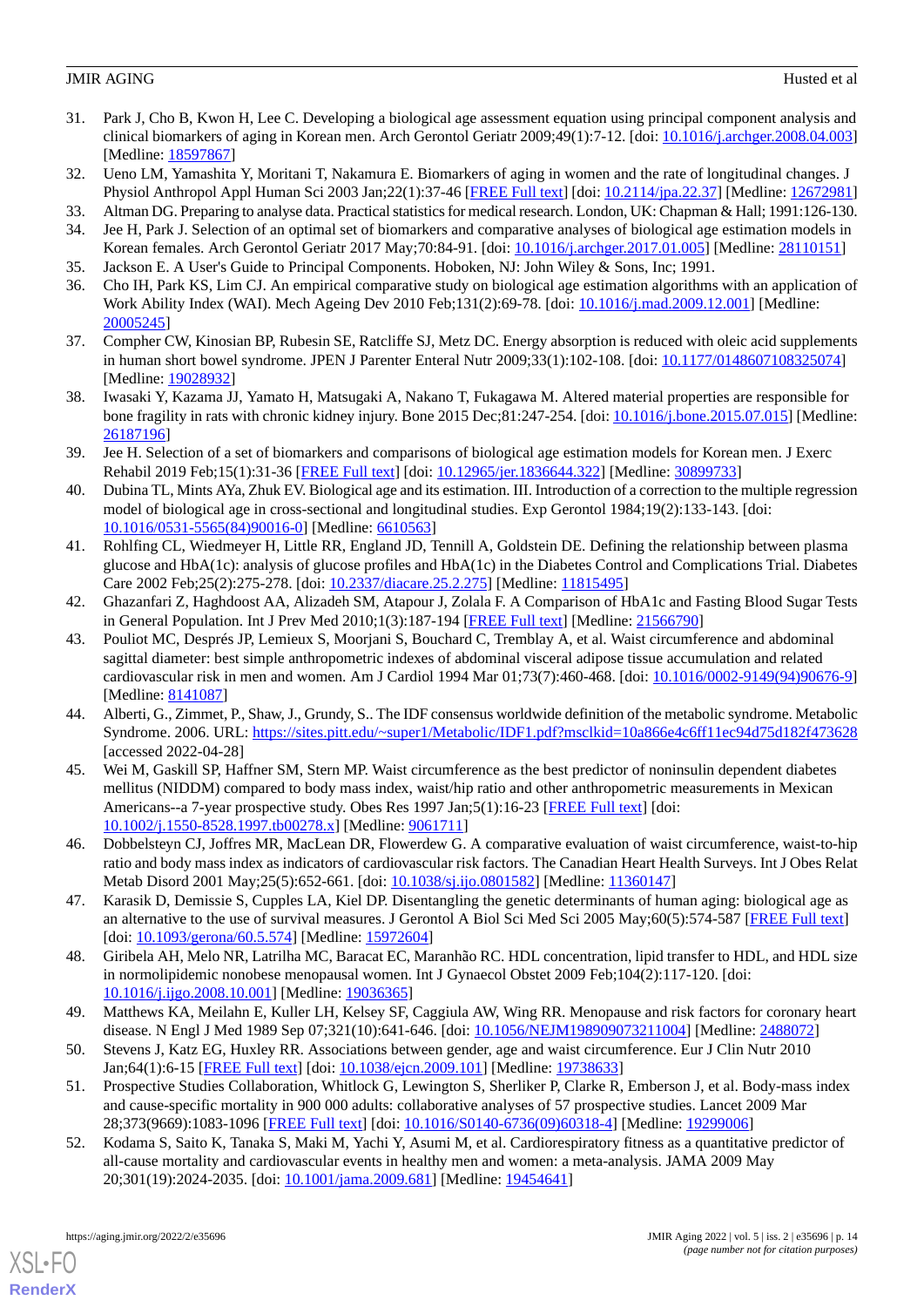- <span id="page-14-0"></span>53. Wei M, Kampert JB, Barlow CE, Nichaman MZ, Gibbons LW, Paffenbarger RS, et al. Relationship between low cardiorespiratory fitness and mortality in normal-weight, overweight, and obese men. JAMA 1999 Oct 27;282(16):1547-1553. [doi: [10.1001/jama.282.16.1547](http://dx.doi.org/10.1001/jama.282.16.1547)] [Medline: [10546694\]](http://www.ncbi.nlm.nih.gov/entrez/query.fcgi?cmd=Retrieve&db=PubMed&list_uids=10546694&dopt=Abstract)
- <span id="page-14-2"></span><span id="page-14-1"></span>54. Gaesser GA, Angadi SS. Obesity treatment: Weight loss versus increasing fitness and physical activity for reducing health risks. iScience 2021 Oct 22;24(10):102995 [\[FREE Full text\]](https://linkinghub.elsevier.com/retrieve/pii/S2589-0042(21)00963-9) [doi: [10.1016/j.isci.2021.102995](http://dx.doi.org/10.1016/j.isci.2021.102995)] [Medline: [34755078](http://www.ncbi.nlm.nih.gov/entrez/query.fcgi?cmd=Retrieve&db=PubMed&list_uids=34755078&dopt=Abstract)]
- <span id="page-14-3"></span>55. Nakamura E, Miyao K. A method for identifying biomarkers of aging and constructing an index of biological age in humans. J Gerontol A Biol Sci Med Sci 2007 Oct 01;62(10):1096-1105. [doi: [10.1093/gerona/62.10.1096\]](http://dx.doi.org/10.1093/gerona/62.10.1096) [Medline: [17921421](http://www.ncbi.nlm.nih.gov/entrez/query.fcgi?cmd=Retrieve&db=PubMed&list_uids=17921421&dopt=Abstract)]
- <span id="page-14-4"></span>56. GBD 2015 Tobacco Collaborators. Smoking prevalence and attributable disease burden in 195 countries and territories, 1990-2015: a systematic analysis from the Global Burden of Disease Study 2015. Lancet 2017 May 13;389(10082):1885-1906 [[FREE Full text](https://linkinghub.elsevier.com/retrieve/pii/S0140-6736(17)30819-X)] [doi: [10.1016/S0140-6736\(17\)30819-X\]](http://dx.doi.org/10.1016/S0140-6736(17)30819-X) [Medline: [28390697\]](http://www.ncbi.nlm.nih.gov/entrez/query.fcgi?cmd=Retrieve&db=PubMed&list_uids=28390697&dopt=Abstract)
- <span id="page-14-5"></span>57. Hollingsworth JW, Hashizume A, Jablon S. Correlations between tests of aging in Hiroshima subjects--an attempt to define "physiologic age". Yale J Biol Med 1965 Aug;38(1):11-26 [\[FREE Full text](http://europepmc.org/abstract/MED/5841151)] [Medline: [5841151](http://www.ncbi.nlm.nih.gov/entrez/query.fcgi?cmd=Retrieve&db=PubMed&list_uids=5841151&dopt=Abstract)]
- <span id="page-14-6"></span>58. Jackson SHD, Weale MR, Weale RA. Biological age--what is it and can it be measured? Arch Gerontol Geriatr 2003;36(2):103-115. [doi: [10.1016/s0167-4943\(02\)00060-2\]](http://dx.doi.org/10.1016/s0167-4943(02)00060-2) [Medline: [12849085\]](http://www.ncbi.nlm.nih.gov/entrez/query.fcgi?cmd=Retrieve&db=PubMed&list_uids=12849085&dopt=Abstract)
- <span id="page-14-7"></span>59. Klemera P, Doubal S. A new approach to the concept and computation of biological age. Mech Ageing Dev 2006 Mar;127(3):240-248. [doi: [10.1016/j.mad.2005.10.004](http://dx.doi.org/10.1016/j.mad.2005.10.004)] [Medline: [16318865](http://www.ncbi.nlm.nih.gov/entrez/query.fcgi?cmd=Retrieve&db=PubMed&list_uids=16318865&dopt=Abstract)]
- 60. Jia L, Zhang W, Chen X. Common methods of biological age estimation. Clin Interv Aging 2017;12:759-772 [[FREE Full](https://dx.doi.org/10.2147/CIA.S134921) [text](https://dx.doi.org/10.2147/CIA.S134921)] [doi: [10.2147/CIA.S134921](http://dx.doi.org/10.2147/CIA.S134921)] [Medline: [28546743\]](http://www.ncbi.nlm.nih.gov/entrez/query.fcgi?cmd=Retrieve&db=PubMed&list_uids=28546743&dopt=Abstract)

# **Abbreviations**

**1PC:** first principal component **BA:** biological age **BAc:** corrected biological age **BAS:** biological age score **BP:** blood pressure **CA:** chronological age **DBP:** diastolic blood pressure **FBG:** fasting blood glucose **FEV<sup>1</sup> :** forced expiratory volume in 1 second **FVC:** forced vital capacity **HbA1c:** glycated hemoglobin **HDL:** high-density lipoprotein **KDM:** Klemera and Doubal model **LDL:** low-density lipoprotein. **MAP:** mean arterial pressure **PCA:** principal component analysis **SBP:** systolic blood pressure **SF-12:** 12-item Short Form **suPAR:** soluble urokinase plasminogen activator receptor **T2D:** type 2 diabetes mellitus **TC:** total cholesterol **VO2max:** maximal oxygen consumption

*Edited by J Wang; submitted 14.12.21; peer-reviewed by A Kardos, P Patel; comments to author 14.03.22; revised version received 21.03.22; accepted 06.04.22; published 10.05.22*

*Please cite as:*

*Husted KLS, Brink-Kjær A, Fogelstrøm M, Hulst P, Bleibach A, Henneberg KÅ, Sørensen HBD, Dela F, Jacobsen JCB, Helge JW A Model for Estimating Biological Age From Physiological Biomarkers of Healthy Aging: Cross-sectional Study JMIR Aging 2022;5(2):e35696 URL: <https://aging.jmir.org/2022/2/e35696> doi: [10.2196/35696](http://dx.doi.org/10.2196/35696) PMID: [35536617](http://www.ncbi.nlm.nih.gov/entrez/query.fcgi?cmd=Retrieve&db=PubMed&list_uids=35536617&dopt=Abstract)*

©Karina Louise Skov Husted, Andreas Brink-Kjær, Mathilde Fogelstrøm, Pernille Hulst, Akita Bleibach, Kaj-Åge Henneberg, Helge Bjarup Dissing Sørensen, Flemming Dela, Jens Christian Brings Jacobsen, Jørn Wulff Helge. Originally published in JMIR